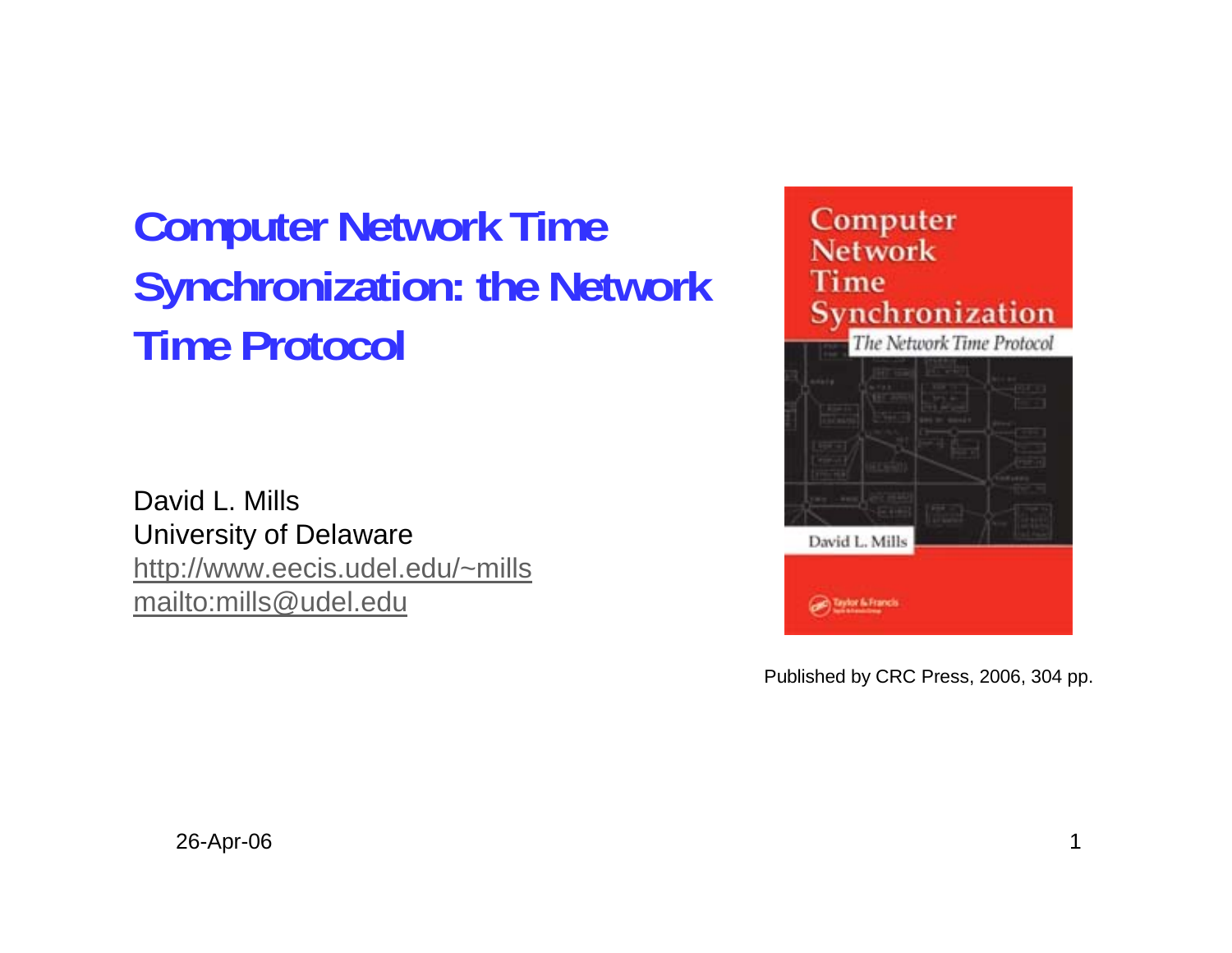## **Introduction**



- o Network Time Protocol (NTP) synchronizes clocks of hosts and routers in the Internet.
- o NIST estimates 10-20 million NTP servers and clients deployed in the Internet and its tributaries all over the world. Every Windows/XP has an NTP client.
- o NTP provides nominal accuracies of low tens of milliseconds on WANs, submilliseconds on LANs, and submicroseconds using a precision time source such as a cesium oscillator or GPS receiver.
- o NTP software has been ported to almost every workstation and server platform available today - from PCs to Crays - Unix, Windows, VMS and embedded systems, even home routers, wifis and UPSes.
- o The NTP architecture, protocol and algorithms have been evolved over the last 25 years to the latest NTP Version 4 described in this and related briefings.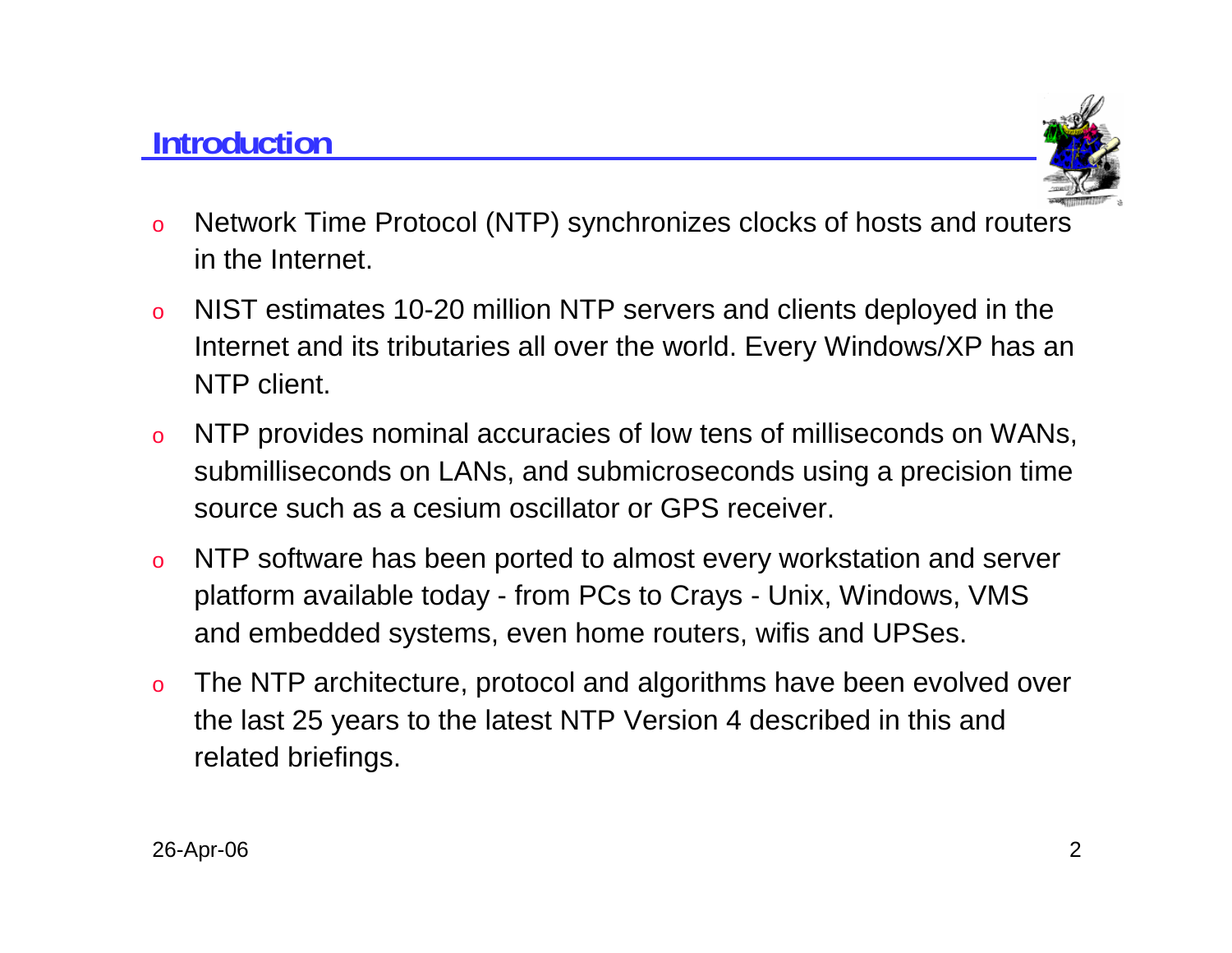

- o NTP is argueably the longest running, continuously operating, ubiquitously available protocol in the Internet
	- • USNO and NIST, as well as equivalents in other countries, provide multiple NTP primary servers directly synchronized to national standard cesium clock ensembles and GPS
	- $\bullet$  Over 230 Internet primary serversare in Australia, Canada, Chile, France, Germany, Isreal, Italy, Holland, Japan, Norway, Sweden, Switzerland, UK, and US.
- o Well over a million NTP subnets all over the world
	- •National and regional service providers BBN, MCI, Sprint, Alternet, etc.
	- • Agencies and organizations: US Weather Service, US Treasury Service, IRS, FAA, PBS, Merrill Lynch, Citicorp, GTE, Sun, DEC, HP, etc.
	- • Private networks are reported to have over 10,000 NTP servers and clients behind firewalls; one (GTE) reports in the order of 30,000 NTP workstations and PCs.
	- $\bullet$  NTP has been in space, on the sea floor, on warships and in every continent, including Antarctica, and planned for the Mars Internet.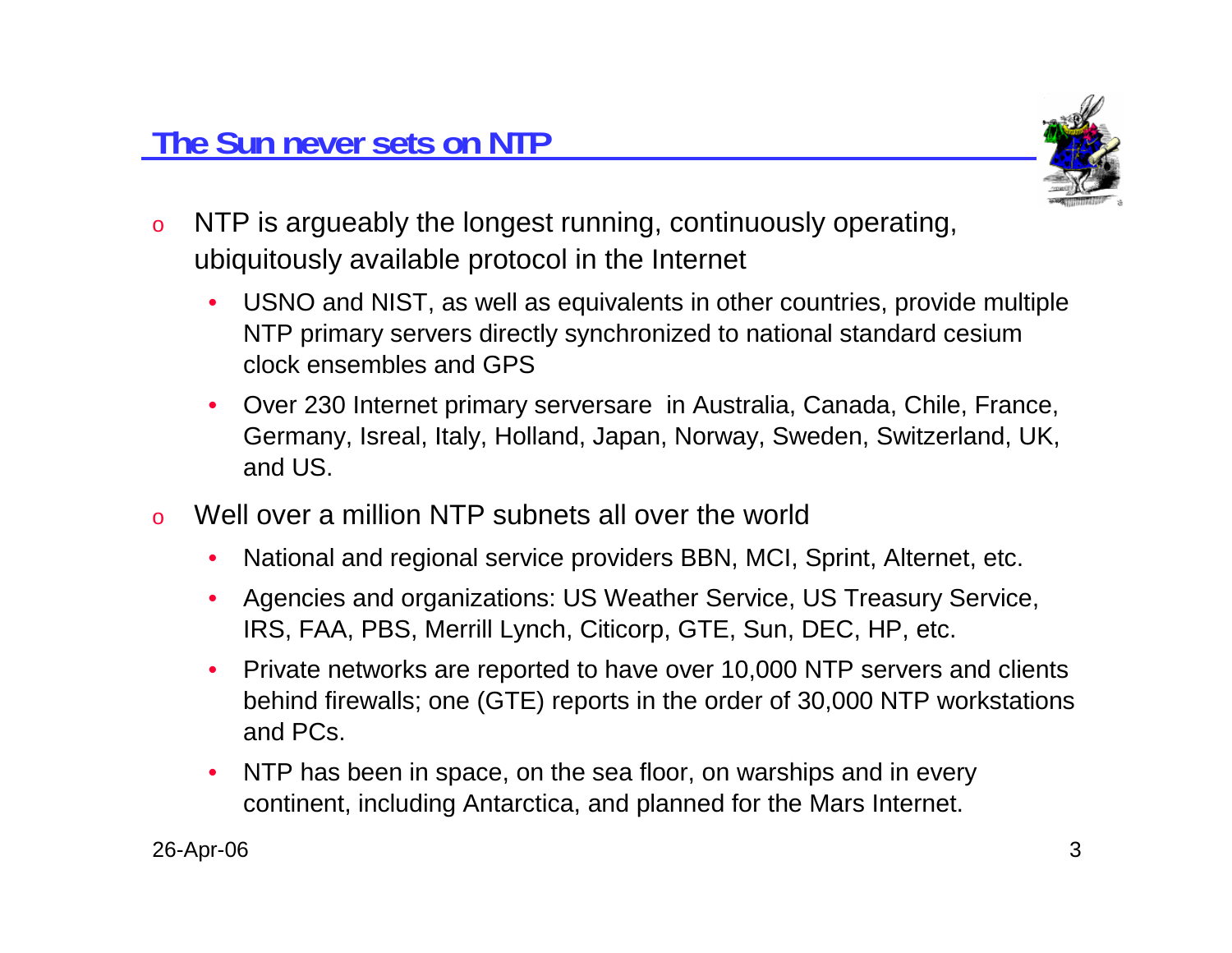

- oDistributed database transaction journalling and logging
- oStock market buy and sell orders
- oSecure document timestamps (with cryptographic certification)
- oAviation traffic control and position reporting
- oRadio and TV programming launch and monitoring
- oIntruder detection, location and reporting
- oMultimedia synchronization for real-time teleconferencing
- oInteractive simulation event synchronization and ordering
- oNetwork monitoring, measurement and control
- o Early detection of failing network infrastructure devices and air conditioning equipment
- oDifferentiated services traffic engineering
- oDistributed network gaming and training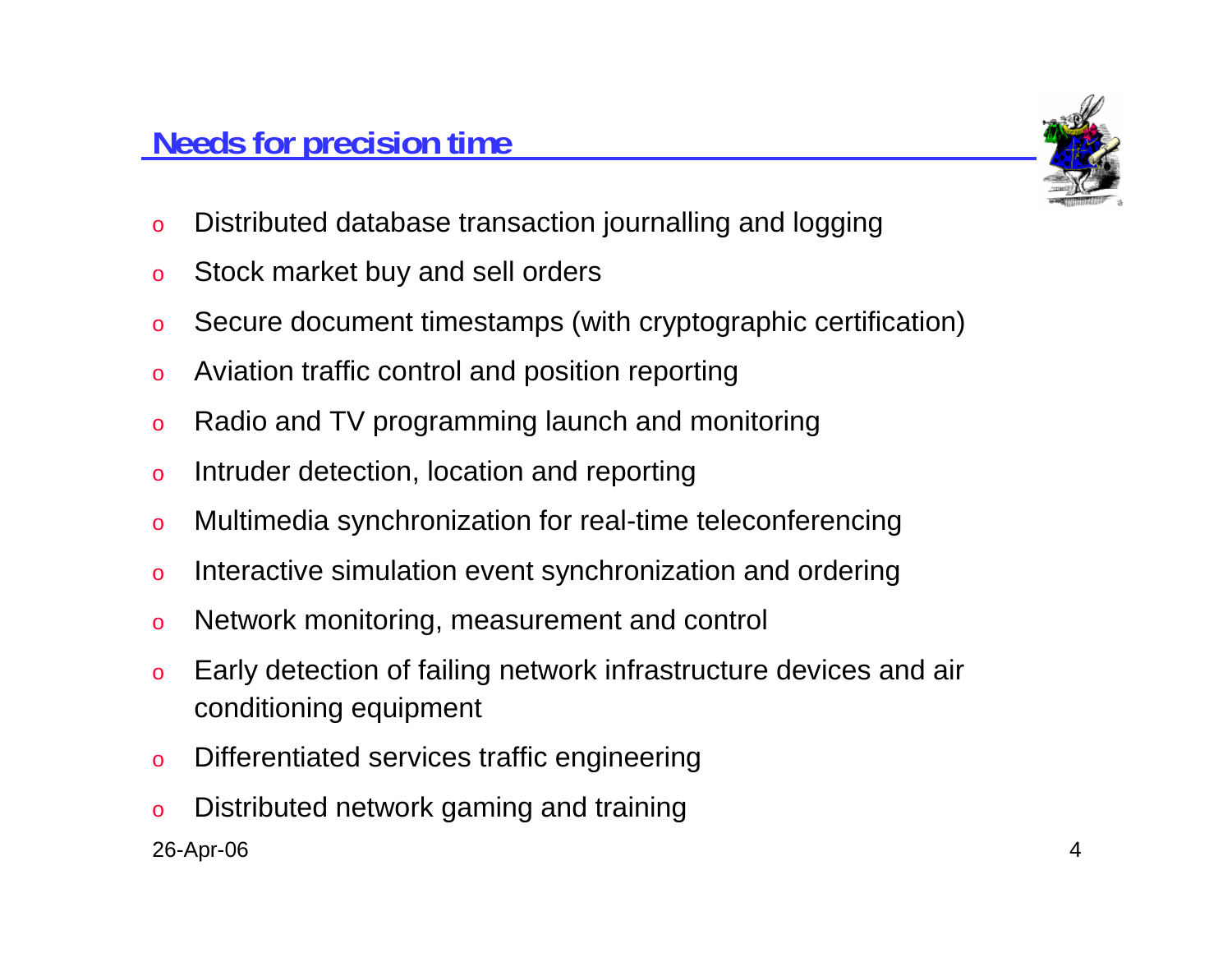

- oMultiple servers/peers provide redundancy and diversity.
- oClock filters select best from a window of eight time offset samples.
- o Intersection and clustering algorithms pick best *truechimers* and discard *falsetickers.*
- oCombining algorithm computes weighted average of time offsets.
- o Loop filter and variable frequency oscillator (VFO) implement hybrid phase/frequency-lock (P/F) feedback loop to minimize jitter and wander.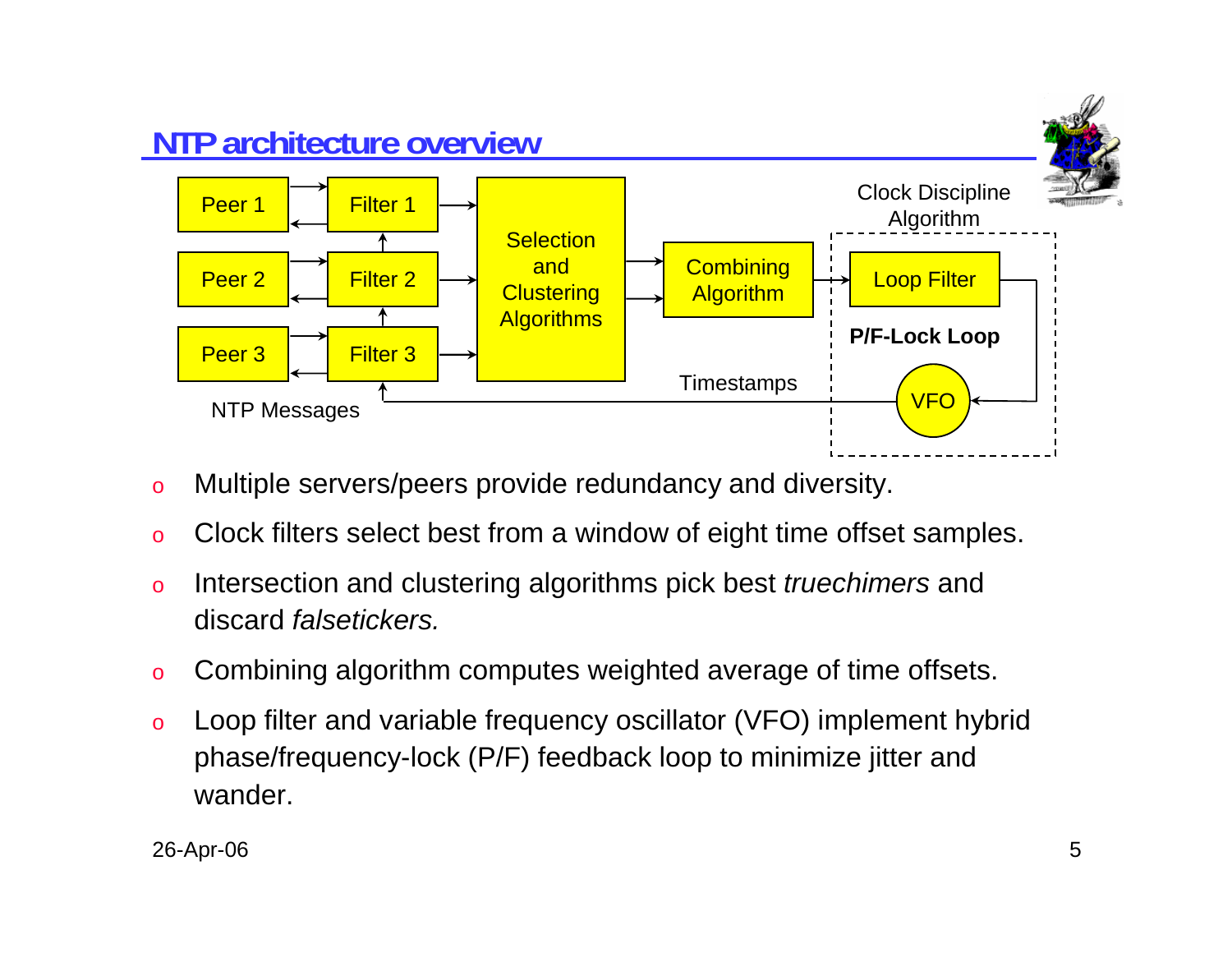

- o(a) Workstations use multicast mode with multiple department servers.
- o (b) Department servers use client/server modes with multiple campus servers and symmetric modes with each other.
- o (c) Campus servers use client/server modes with up to six different external primary servers and symmetric modes with each other and external secondary (buddy) servers.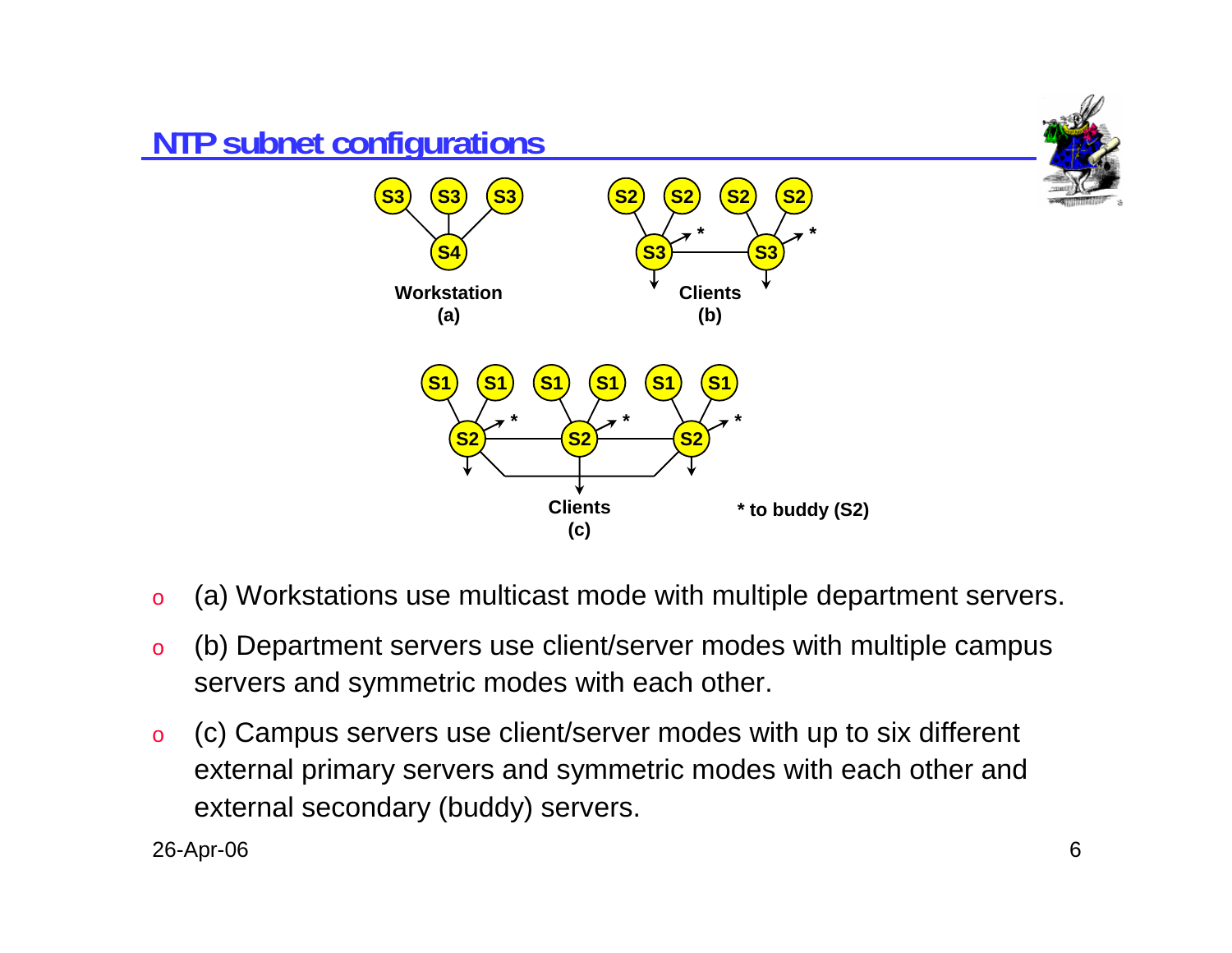#### **Goals and non-goals**

- o Goals
	- •Provide the best accuracy under prevailing network and server conditions.
	- • Resist many and varied kinds of failures, including two-face, fail-stop, malicious attacks and implementation bugs.
	- •Maximize utilization of Internet diversity and redundancy.
	- $\bullet$ Automatically organize subnet topology for best accuracy and reliability.
	- • Self contained cryptographic authentication based on both symmetric key and public key infrastructures and independent of external services.
- o Non-goals
	- •Local time – this is provided by the operating system.
	- •Access control - this is provided by firewalls and address filtering.
	- •Privacy - all protocol values, including time values, are public.
	- •Non-repudiation - this can be provided by a layered protocol if necessary.
	- • Conversion of NTP timestamps to and from other time representations and formats.

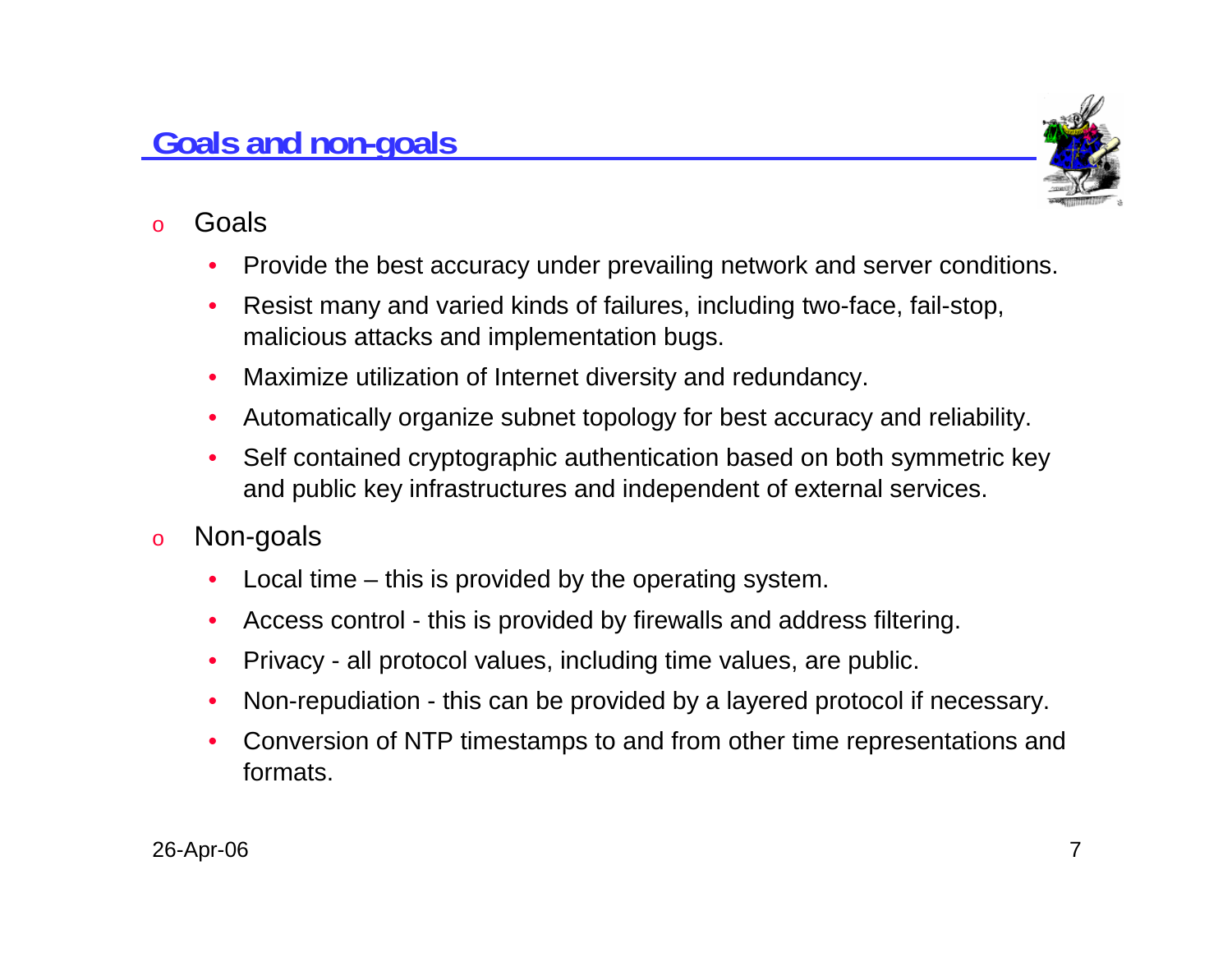

- o Current Network Time Protocol Version 3 has been in use since 1992, with nominal accuracy in the low milliseconds.
- o Modern workstations and networks are much faster today, with attainable accuracy in the low microseconds.
- o NTP Version 4 architecture, protocol and algorithms have been evolved to achieve this degree of accuracy.
	- • Improved clock models which accurately predict the time and frequency adjustment for each synchronization source and network path.
	- • Engineered algorithms reduce the impact of network jitter and oscillator wander while speeding up initial convergence.
	- • Redesigned clock discipline algorithm operates in frequency-lock, phaselock and hybrid modes.
- o The improvements, confirmed by simulation, improve accuracy by about a factor of ten, while allowing operation at much longer poll intervals without significant reduction in accuracy.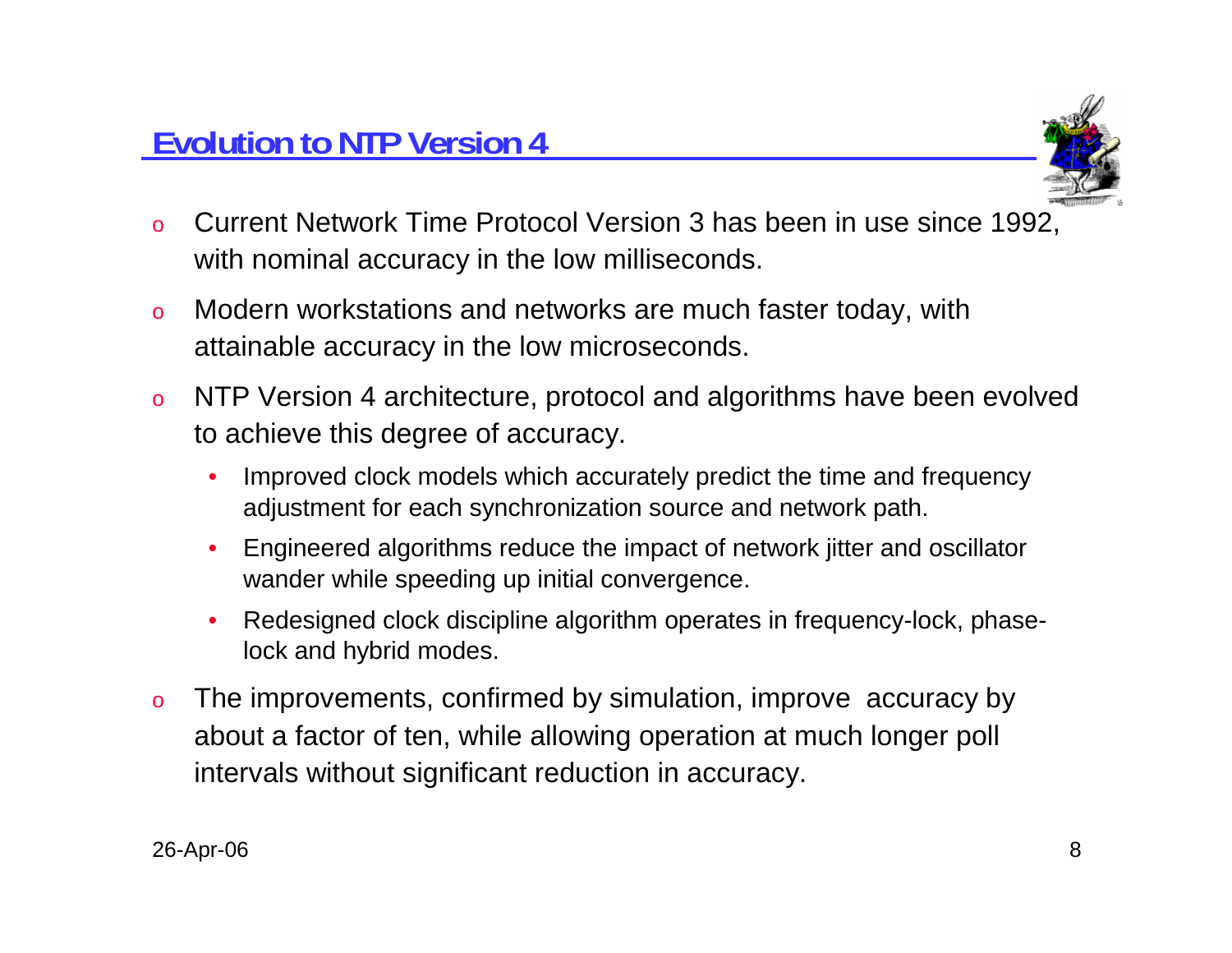# **NTP protocol header and timestamp formats**



Authenticator uses MD5 cryptosum

of NTP header plus extension fields (NTPv4)

VN version number (4) Strat stratum (0-15) Poll poll interval (log2) Prec precision (log2)

NTP Timestamp Format (64 bits)

#### Seconds (32) | Fraction (32)

Value is in seconds and fractionsince 0<sup>h</sup> 1 January 1900

#### NTP v4 Extension Field

| <b>Field Type</b>                                     | Length |
|-------------------------------------------------------|--------|
| <b>Extension Field</b><br>(padded to 32-bit boundary) |        |
|                                                       |        |

Last field padded to 64-bit boundary

NTP v3 and v4 NTP v4 only authentication only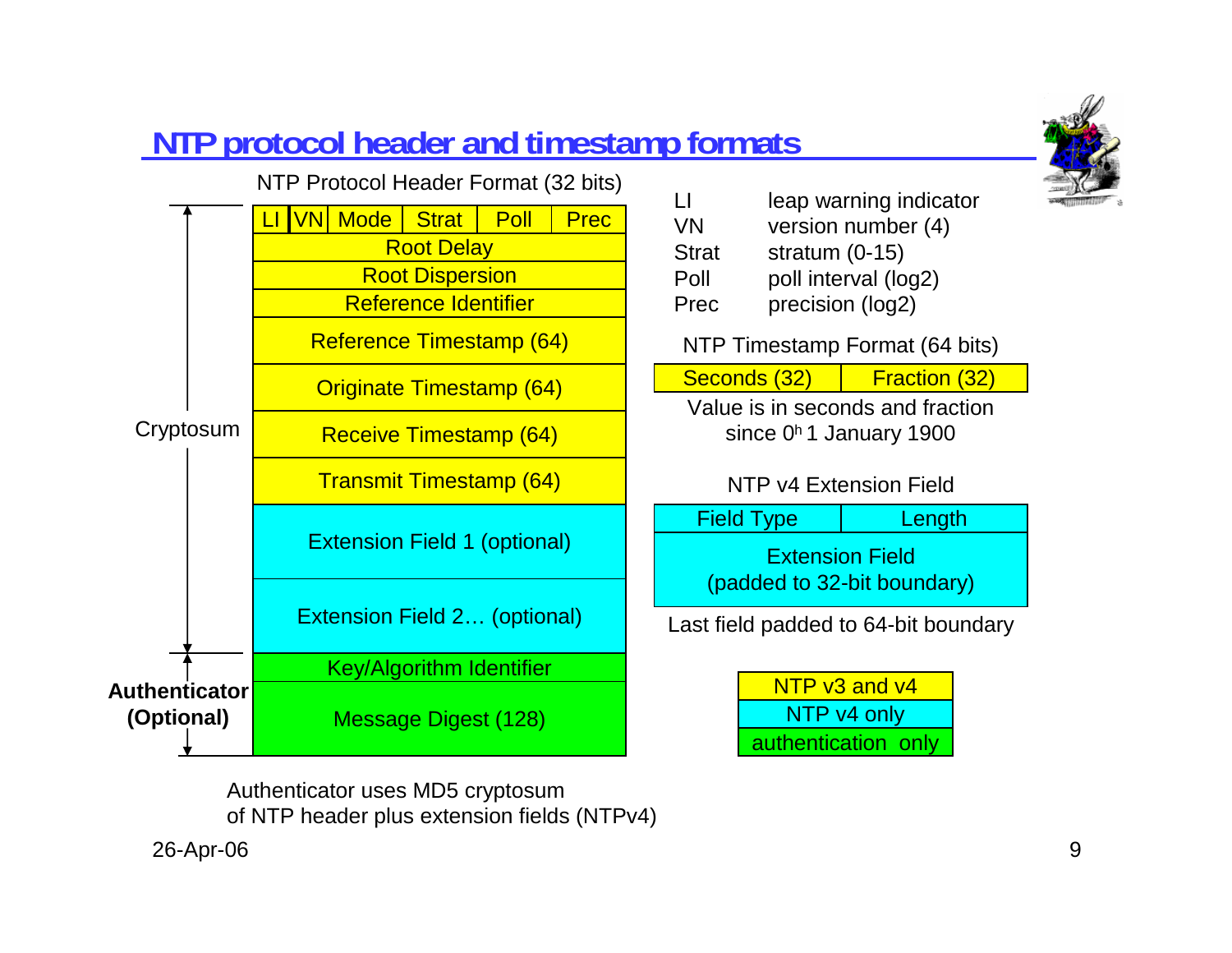

- oPeer process runs when a packet is received.
- o Poll process sends packets at intervals determined by the clock discipline process and remote server.
- oSystem process runs when a new peer process update is received.
- o Clock discipline process runs at intervals determined by the measured network phase jitter and clock oscillator (VFO) frequency wander.
- oClock adjust process (VFO) runs at intervals of one second.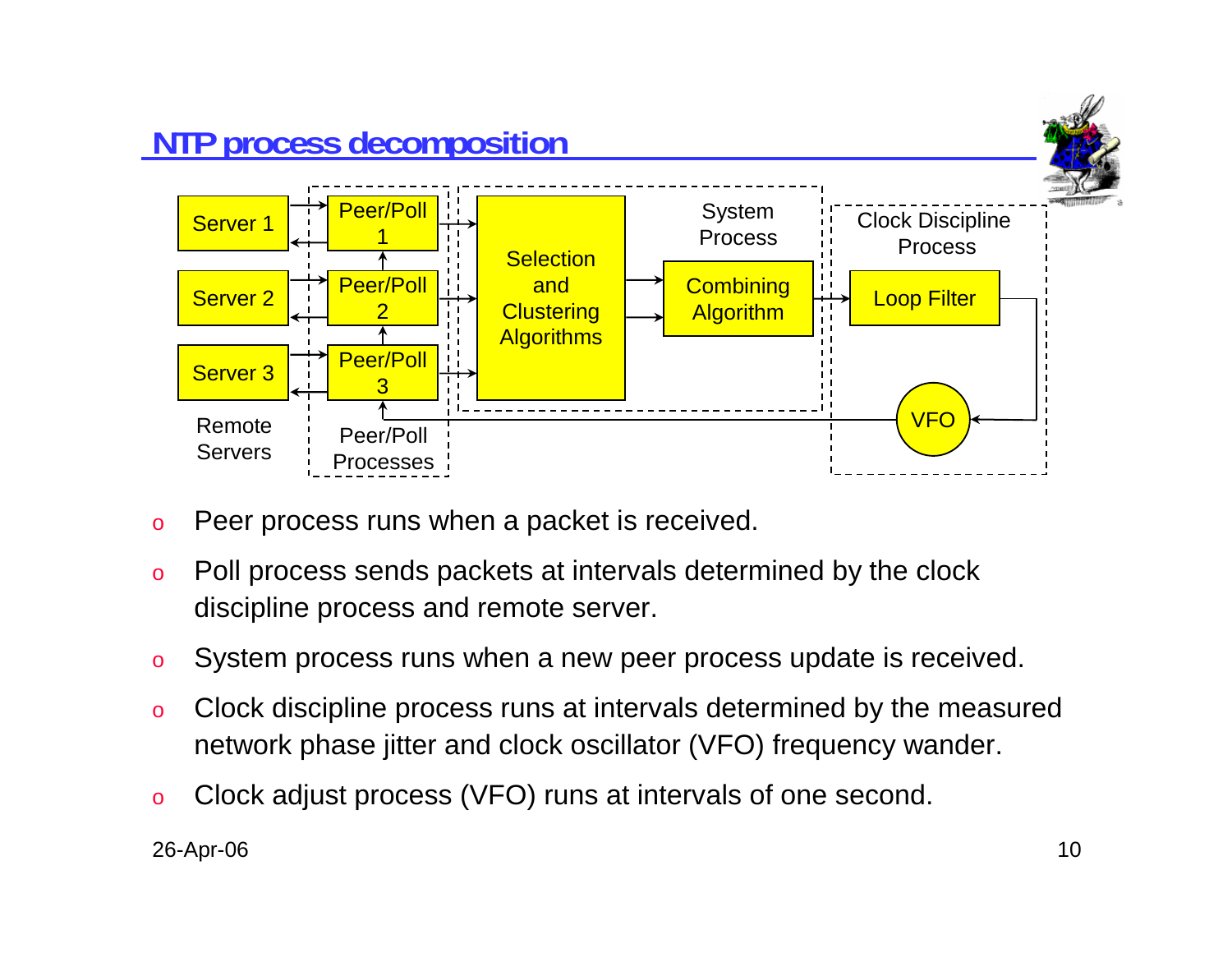#### **NTP peer protocol**



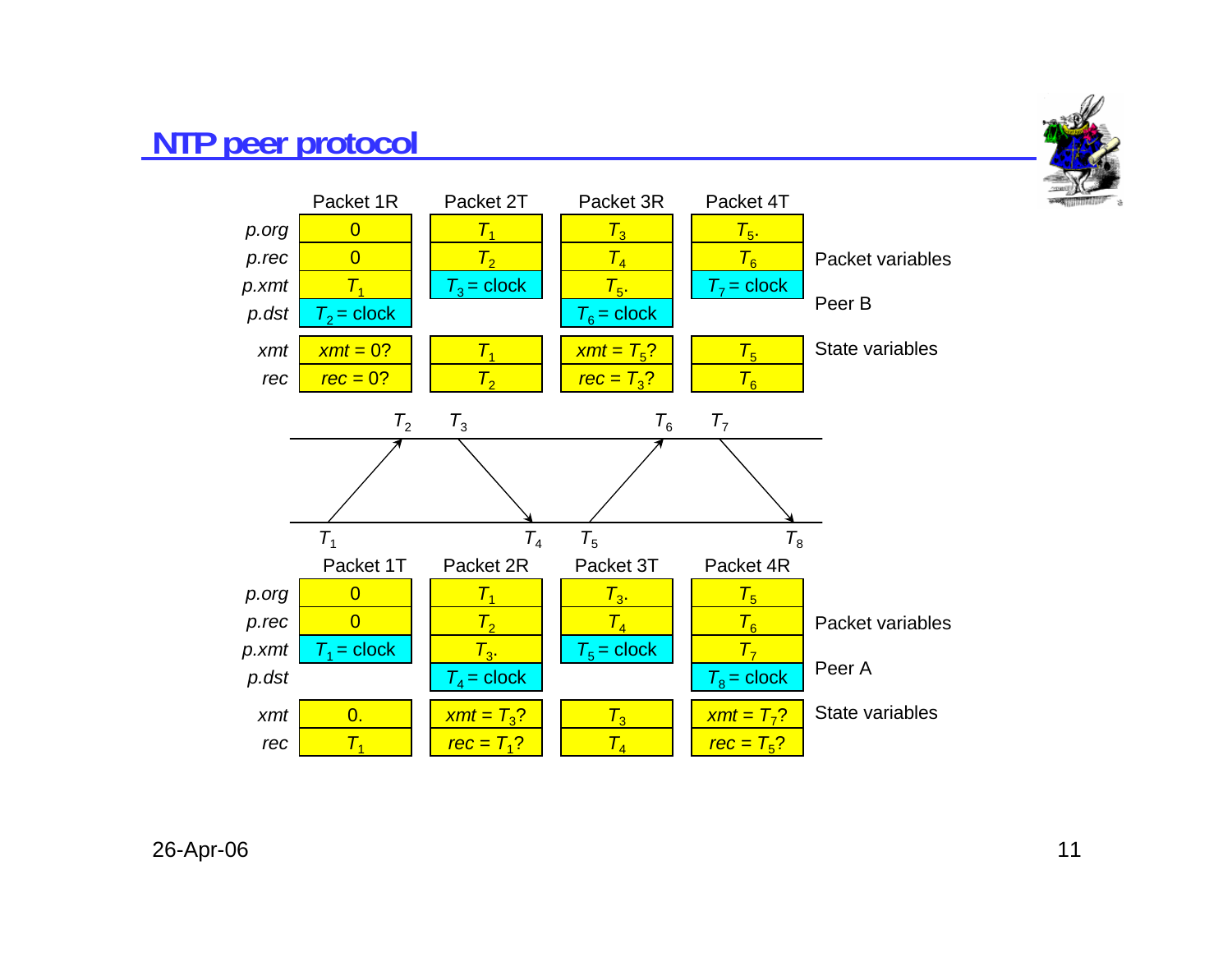

- o $\,$  The most accurate offset  $\theta_{0}$  is measured at the lowest delay  $\delta_{0}$  (apex of the wedge scattergram).
- o $\rm o$  The correct time θ must lie within the wedge  $\rm \theta_{0}$   $\pm$  (δ –  $\rm \delta_{0}$ )/2.
- oo The  $\delta_0$  is estimated as the minimum of the last eight delay measurements and  $(\theta_0, \delta_0)$  becomes the peer update.
- o Each peer update can be used only once and must be more recent than the previous update.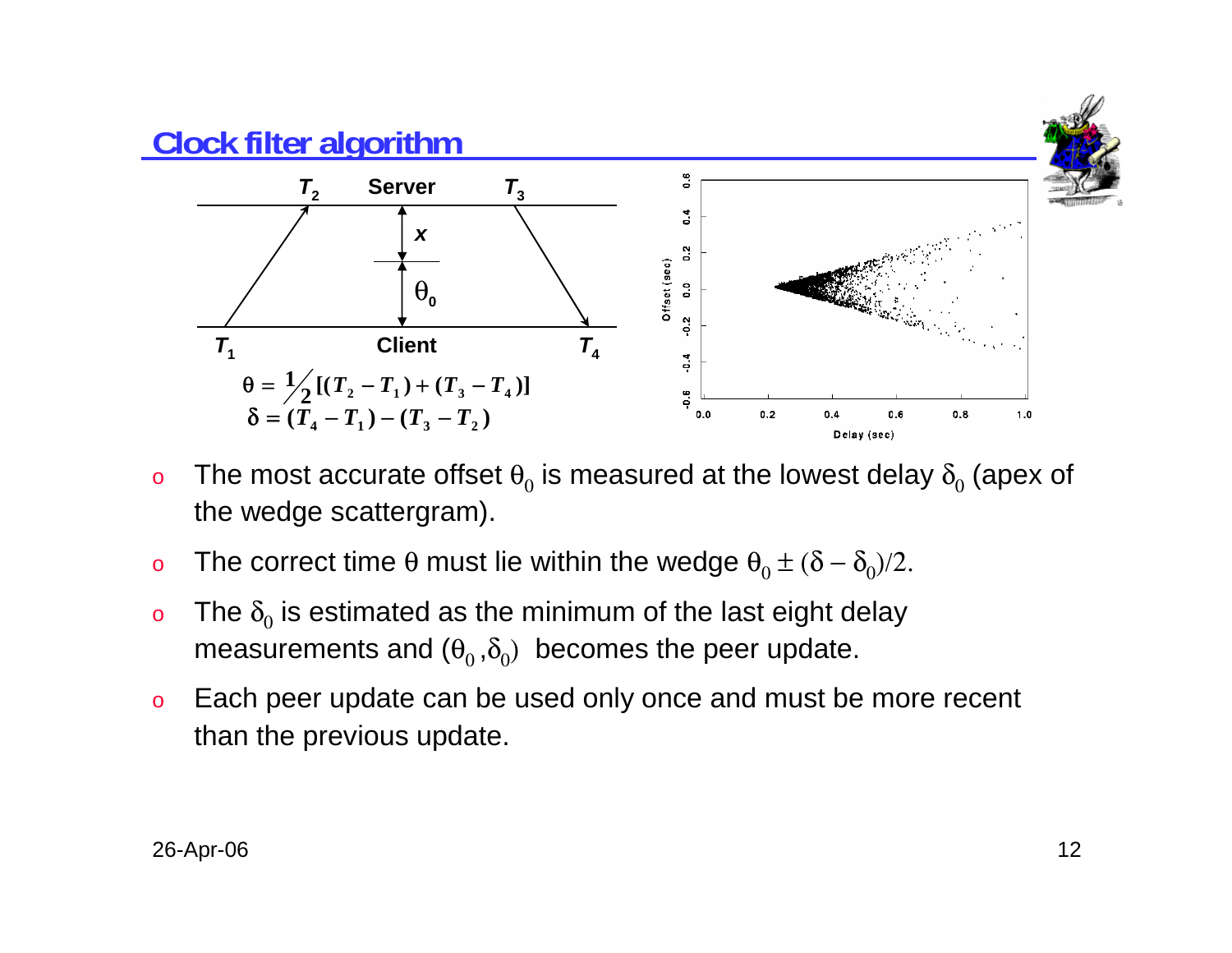

- o Left figure shows raw time offsets measured for a typical path over a 24-hour period (mean error 724 μs, median error 192 μs)
- o Right graph shows filtered time offsets over the same period (mean error 192 μs, median error 112 μs).
- o The mean error has been reduced by 11.5 dB; the median error by 18.3 dB. This is impressive performance.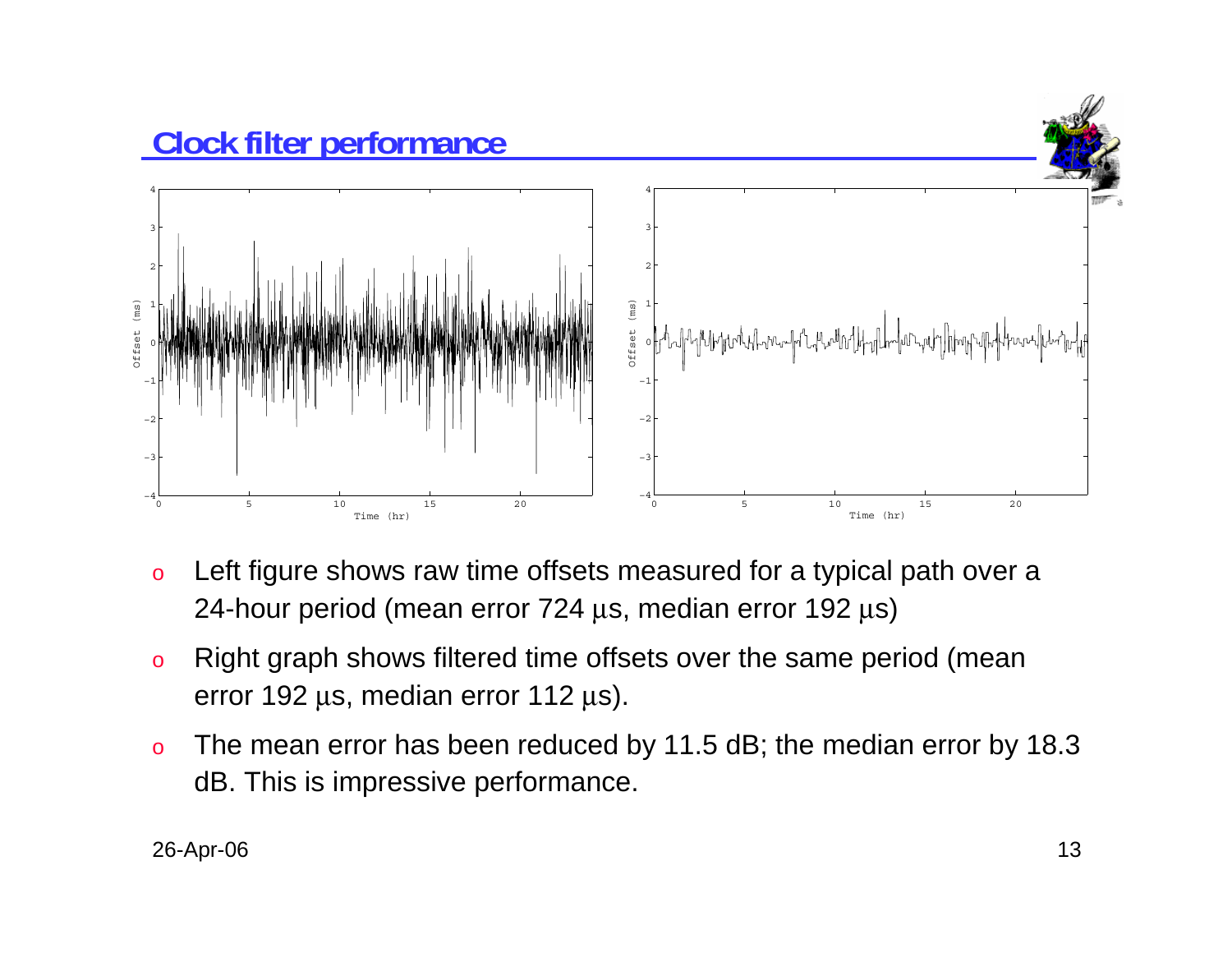

- o The correctness interval for any candidate is the set of points in the interval of length twice the synchronization distance centered at the computed offset.
- o The DTS interval contains points from the largest number of correctness intervals, i.e., the intersection of correctness intervals.
- o The NTP interval includes the DTS interval, but requires that the computed offset for each candidate is contained in the interval.
- o Formal correctness assertions require at least half the candidates be in the NTP interval. If not, no candidate can be considered a truechimer.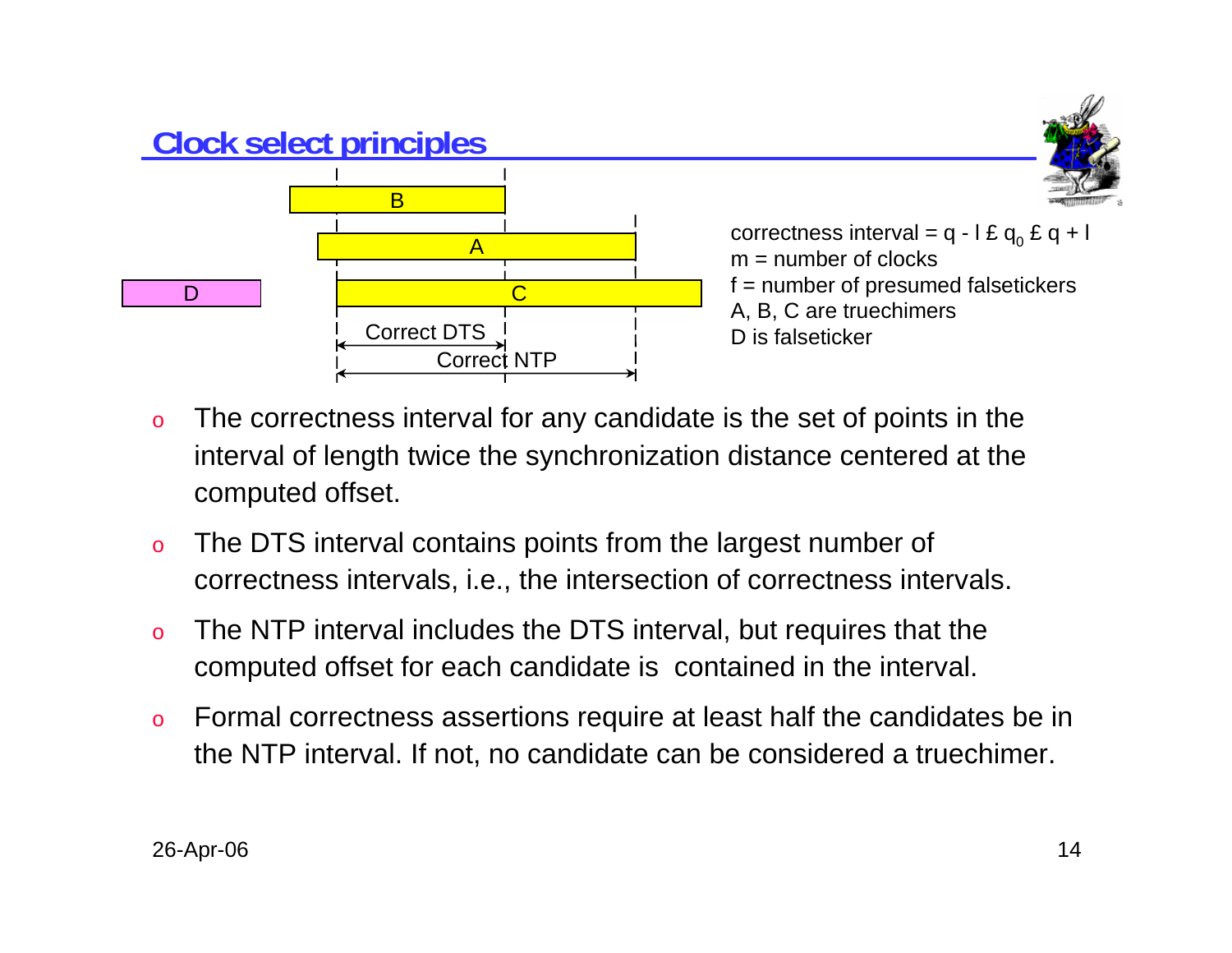

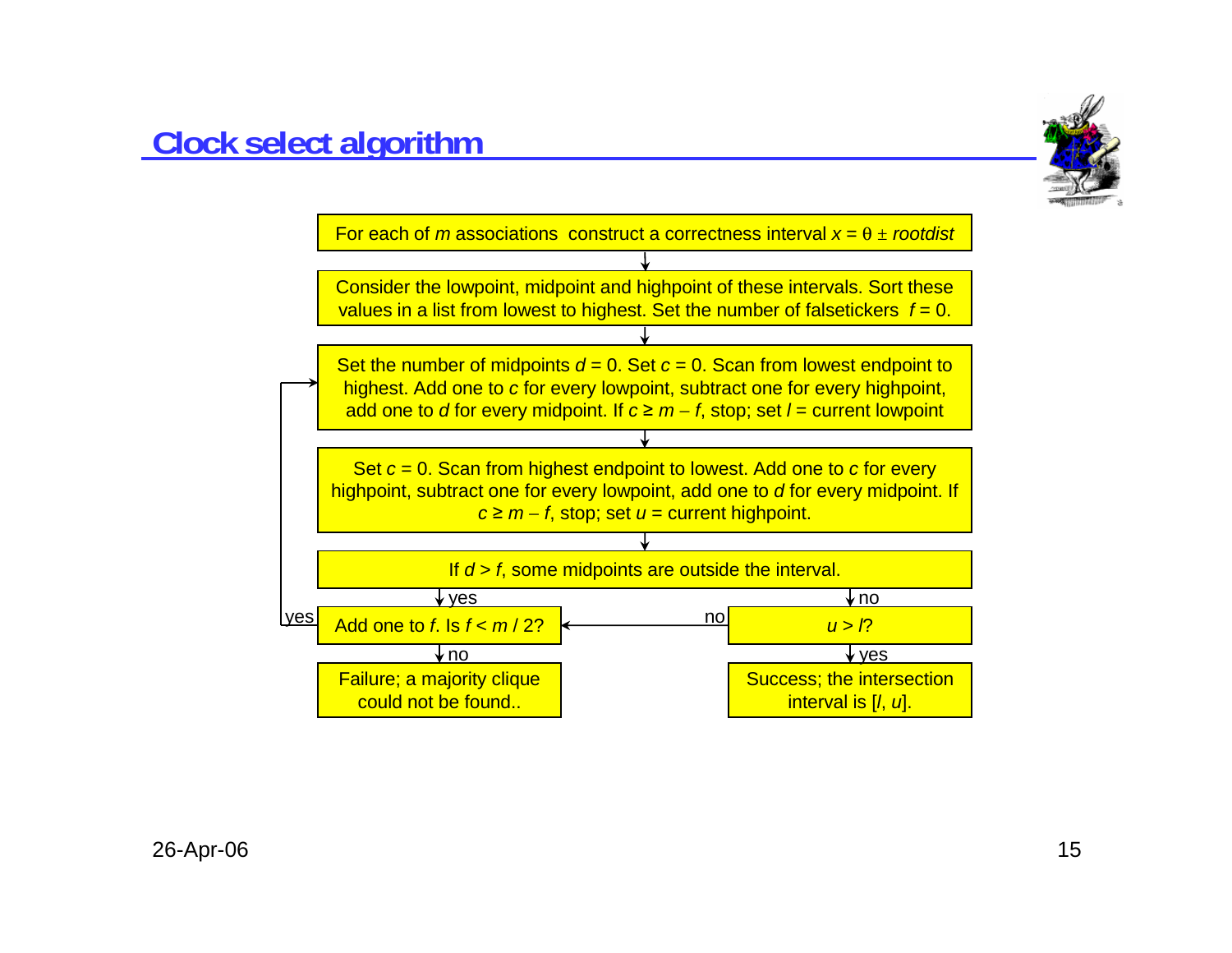

- oCandidate 1 is further from the others, so its select jitter ϕ*S*<sup>1</sup> is highest.
- o (a) ϕ*max* <sup>=</sup>ϕ*S*1 and ϕ*min* <sup>=</sup>ϕ*<sup>R</sup>*2. Since ϕ*max* <sup>&</sup>gt;ϕ*min,* the algorithm prunes candidate 1 to reduce select jitter and continues.
- o (b) ϕ*max* <sup>=</sup>ϕ*<sup>S</sup>*<sup>3</sup> and ϕ*min* <sup>=</sup>ϕ*<sup>R</sup>*2. Since ϕ*max* <sup>&</sup>lt;ϕ*min*, pruning additional candidates will not reduce select jitter. So, the algorithm ends with  $\varphi_{R2}$ ,  $\operatorname{\varphi}_{R3}$  and  $\operatorname{\varphi}_{R4}$  as survivors.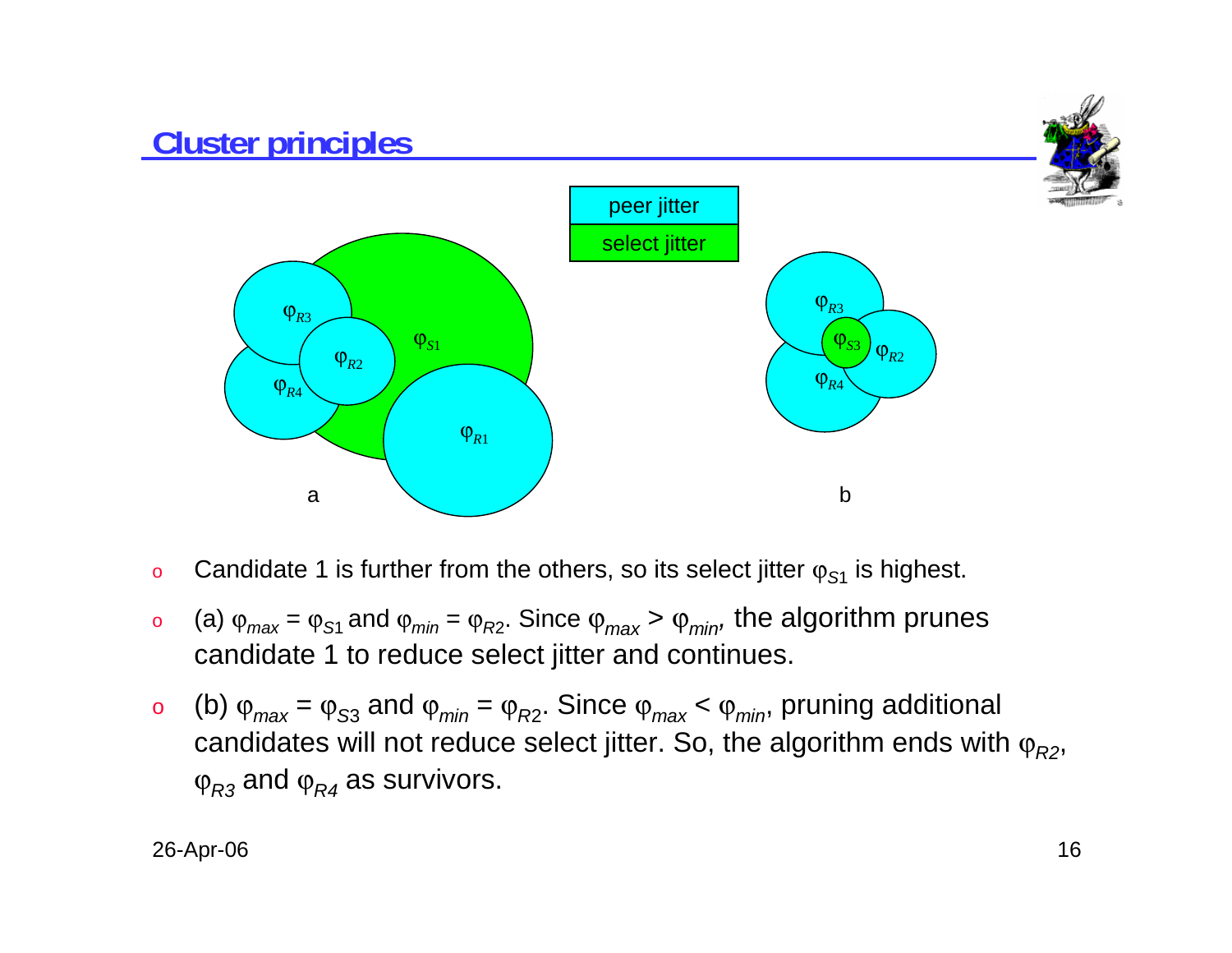### **Cluster algorithm**



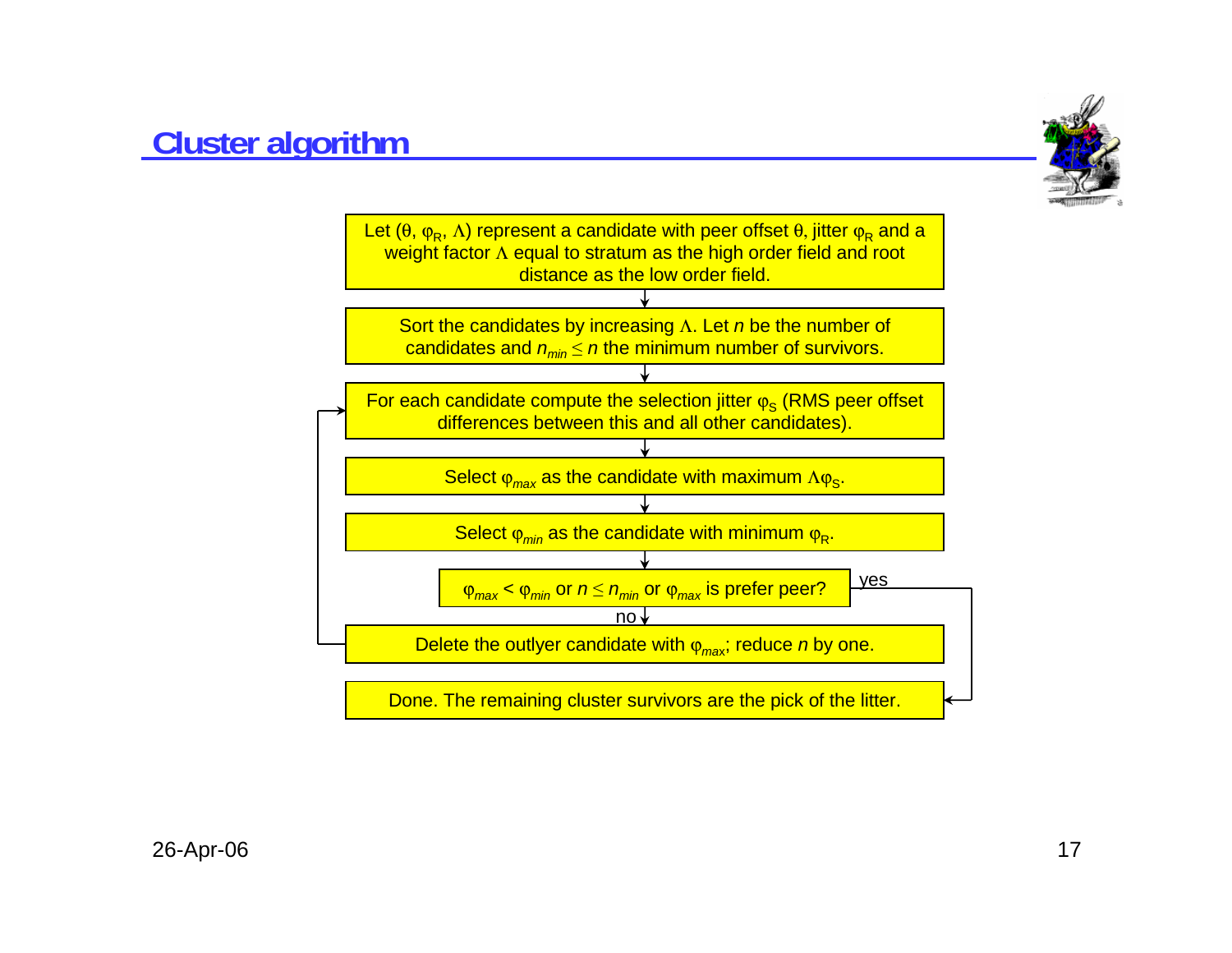

- oEach server provides delay  $\Delta$  and dispersion E relative to the root of the synchronization subtree.
- oAs each NTP message arrives, the peer process updates peer offset  $\theta$ , delay  $\delta$ , dispersion  $ε$  and jitter  $φ$ .
- o At system poll intervals, the clock selection and combining algorithms updates system offset  $\Theta$ , delay  $\Delta$ , dispersion E and jitter  $\vartheta$ .
- oDispersions  $\varepsilon$  and E increase with time at a rate depending on specified frequency tolerance φ.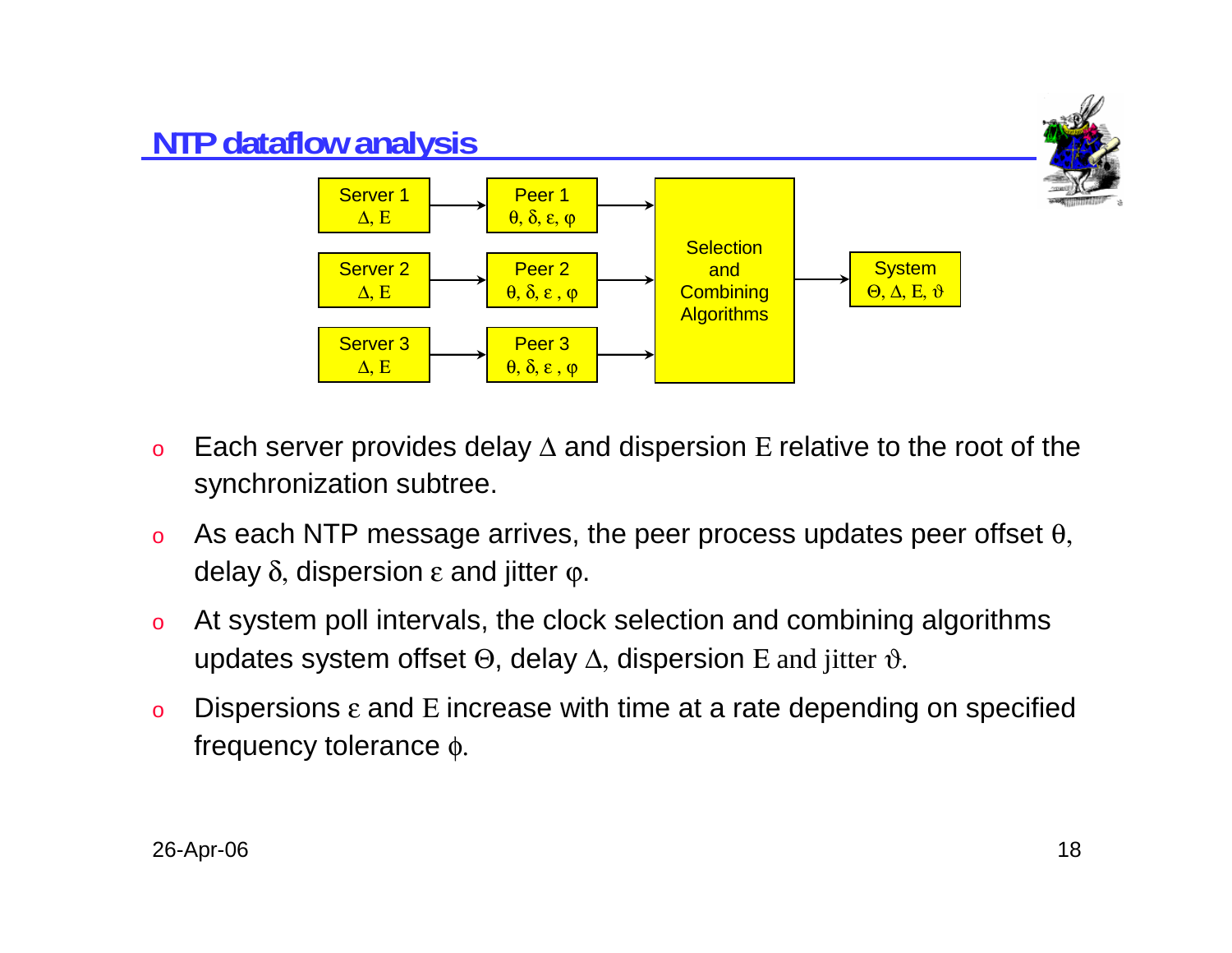

- o $\circ$   $\,$   $\,$   $V_{d}$  is a function of the phase difference between NTP and the VFO.
- o*Vs* depends on the stage chosen on the clock filter shift register.
- o *<sup>x</sup>* and *y* are the phase update and frequency update, respectively, computed by the prediction functions.
- oClock adjust process runs once per second to compute  $V_c$ , which controls the frequency of the local clock oscillator.
- oVFO phase is compared to NTP phase to close the feedback loop.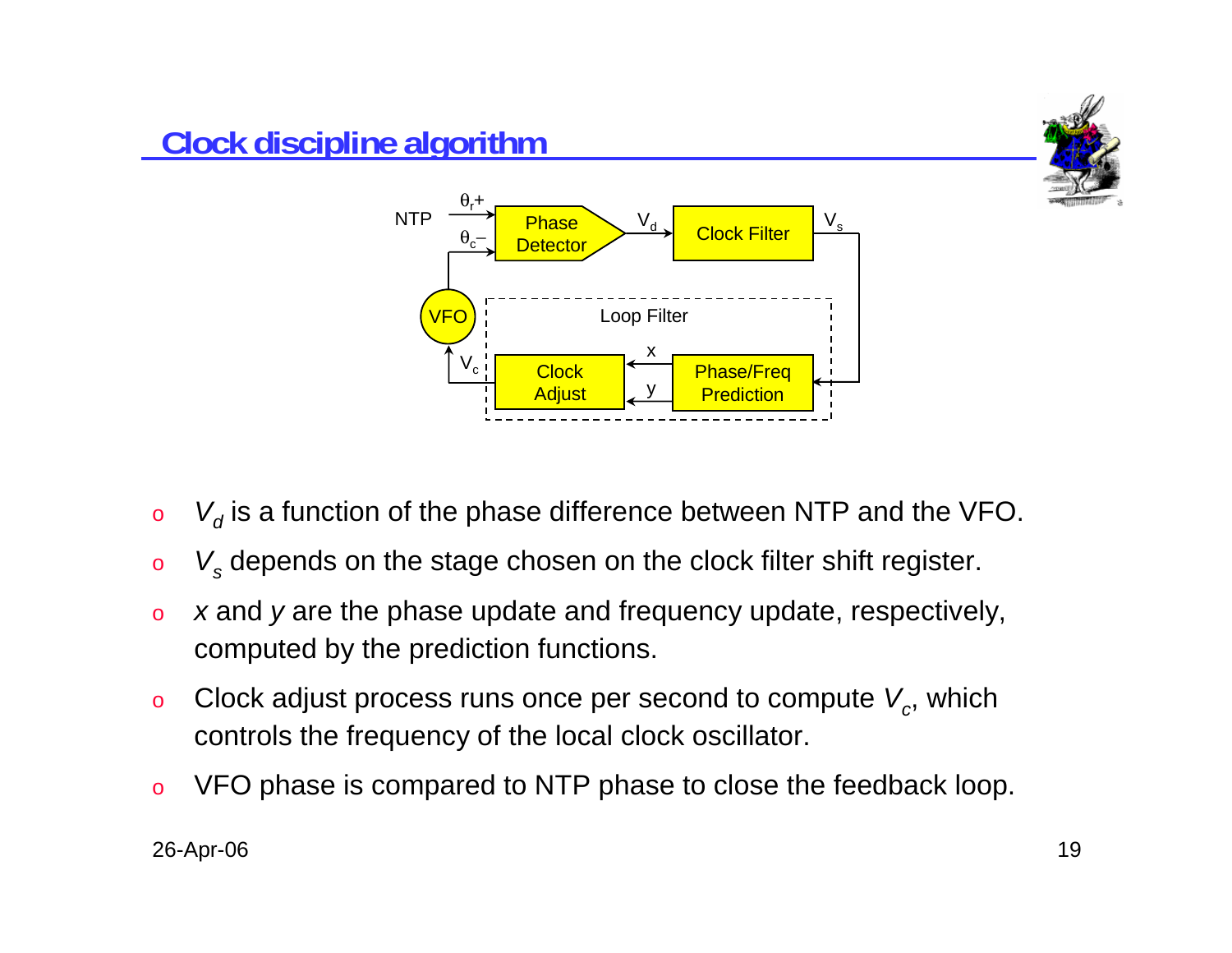

- oNTP daemon disciplines variable frequency oscillator (VFO) phase V<sub>c</sub> relative to accurate and reliable network sources.
- oKernel disciplines VFO frequency *y* to pulse-per-second (PPS) signal.
- o Clock accuracy continues to be disciplined even if NTP daemon or sources fail.
- o In general, the accuracy is only slightly degraded relative to a local reference source.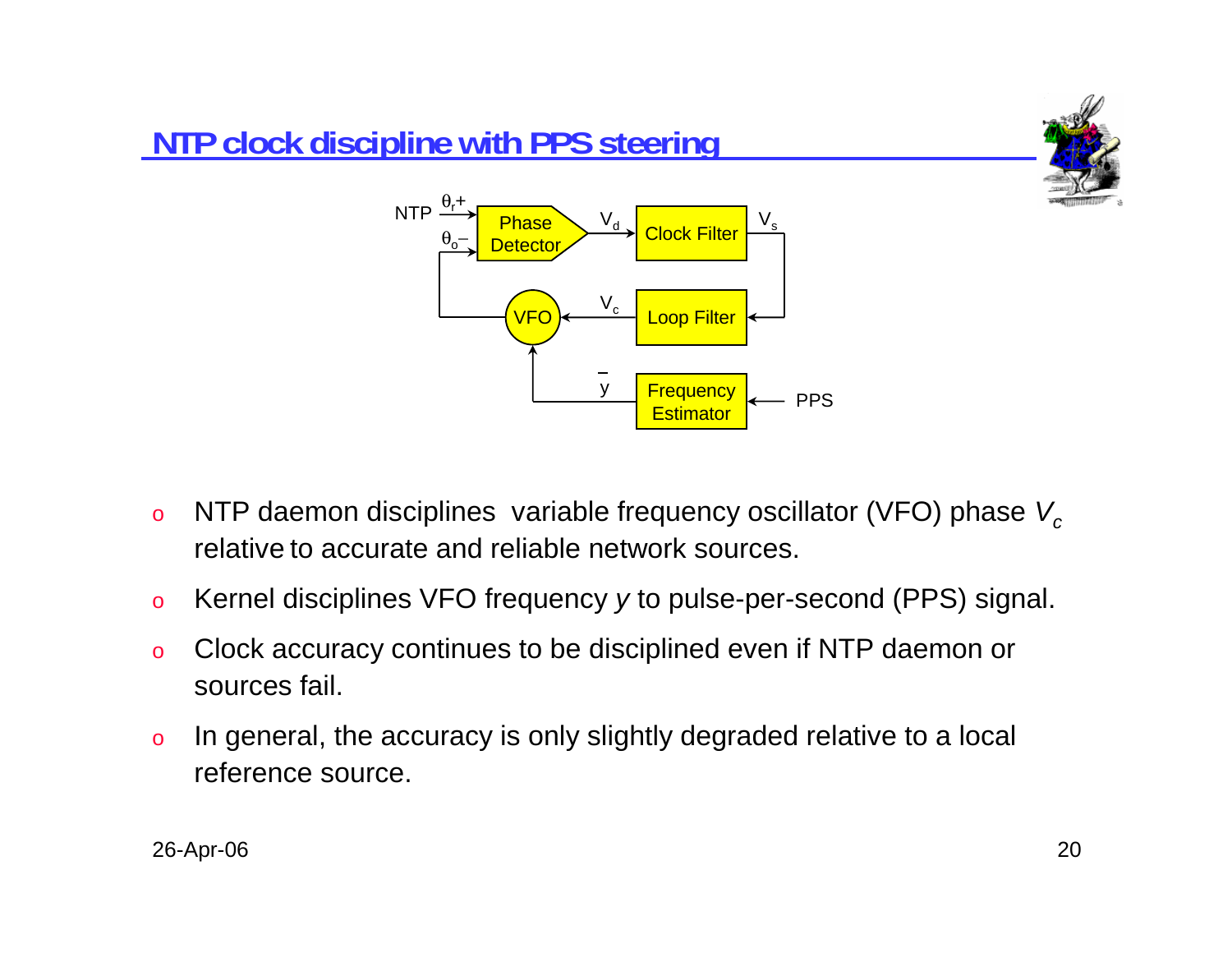

- o Left graph shows the impulse response for a 10-ms time step and 64-s poll interval using a traditional linear PLL.
- o Right graph shows the impulse response for a 5-PPM frequency step and 64-s poll interval.
- oIt takes too long to converge the loop using linear systems.
- oA hybrid linear/nonlinear approach may do much better.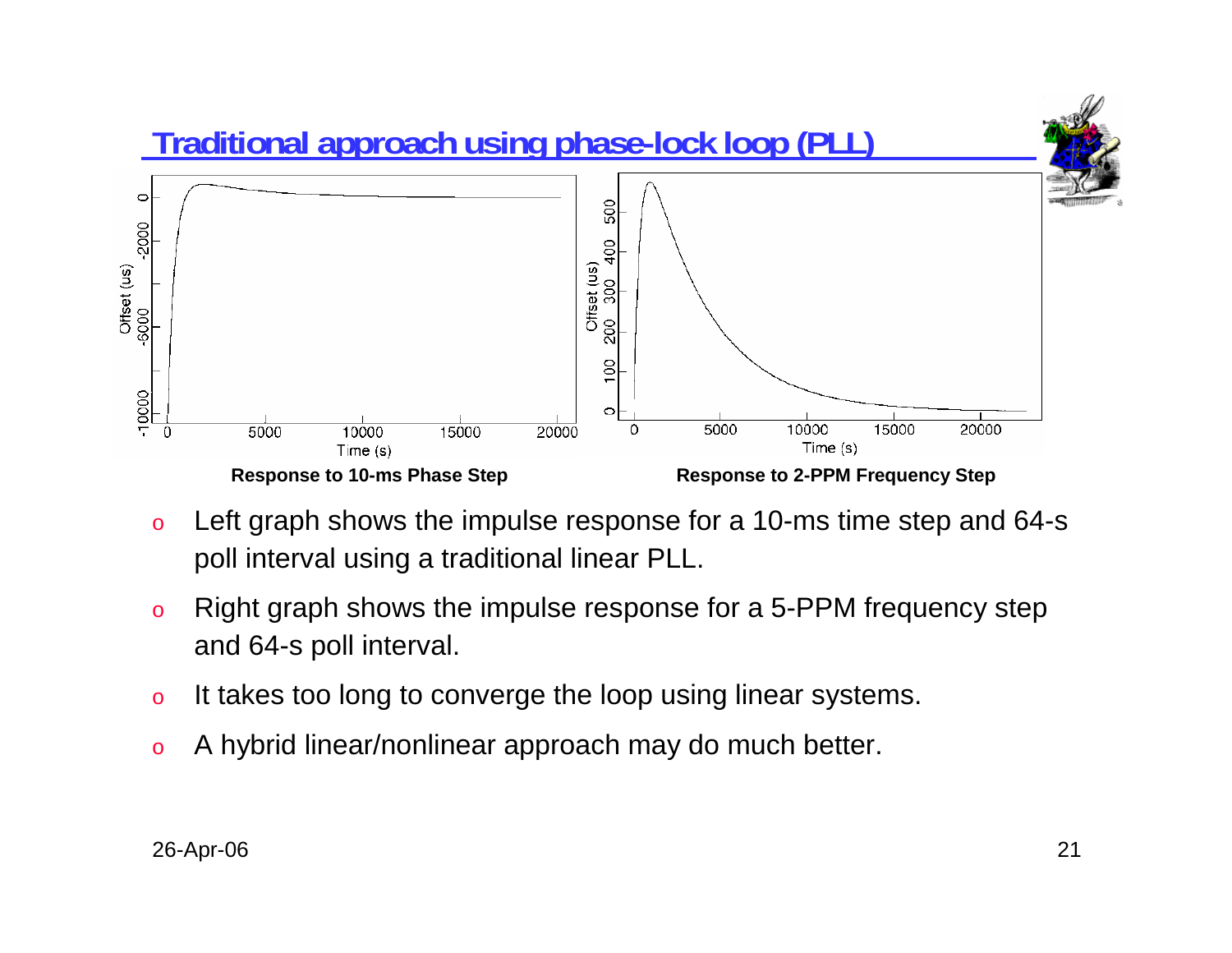## **Clock state machine transition function**



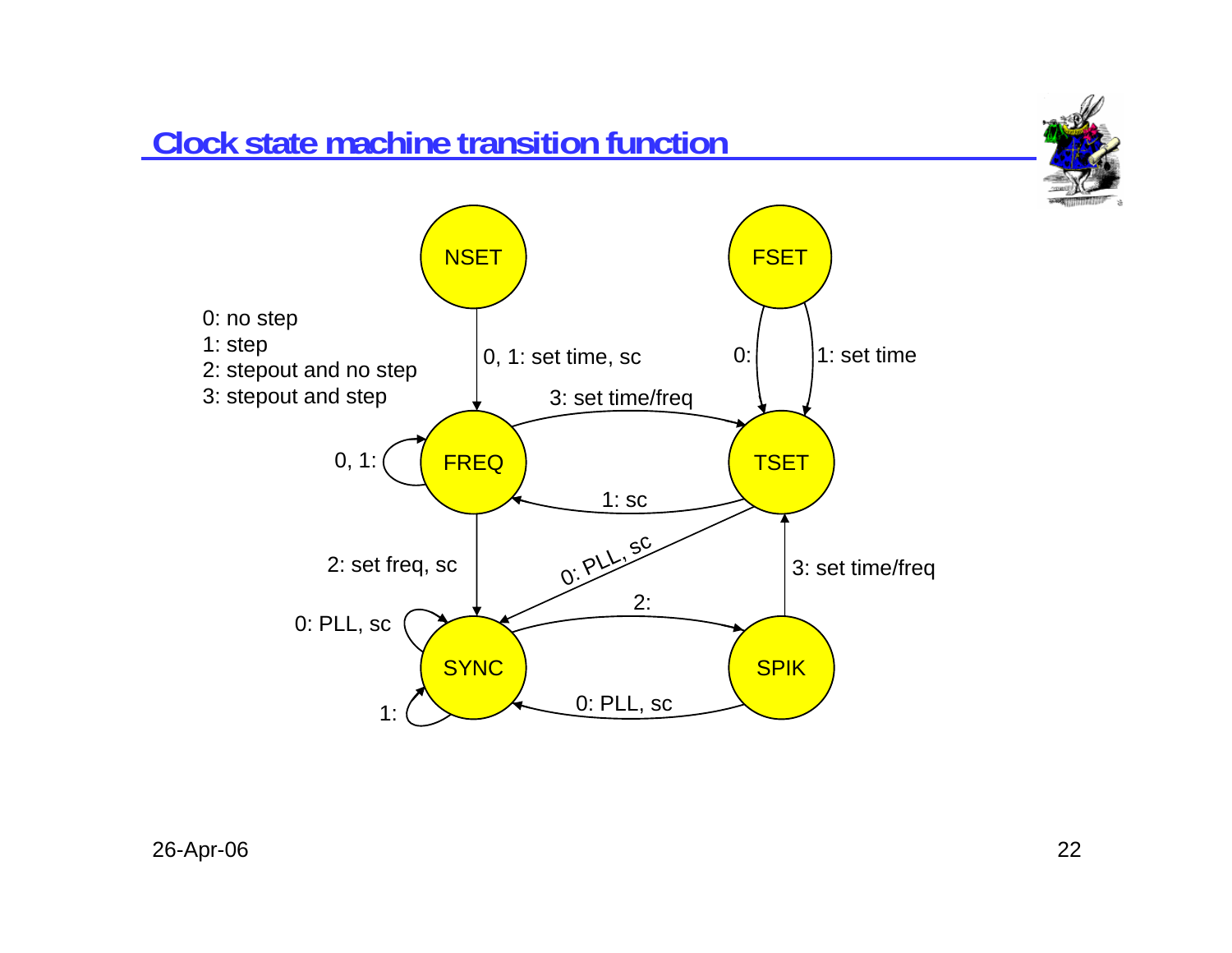## **NTP enhancements for precision time**



- o Precision time kernel modifications
	- •Time and frequency discipline from NTP or other source
	- •Pulse-per-second (PPS) signal interface via modem control lead
- o Improved computer clock algorithms
	- •Hybrid phase/frequency clock discipline algorithm
	- •Message intervals extended to 36 hours for toll telephone services
	- •Improved glitch detection and supression
- o Precision time and frequency sources
	- •PPS signal grooming with median filter and dynamic adaptive time constant
	- •Additional drivers for new GPS receivers and PPS discipline
- o Reduced hardware and software latencies
	- $\bullet$ Serial driver modifications to remove character batching
	- •Early timestamp/PPS capture using line disciplines
	- •Protocol modifications for multiple primary source mitigation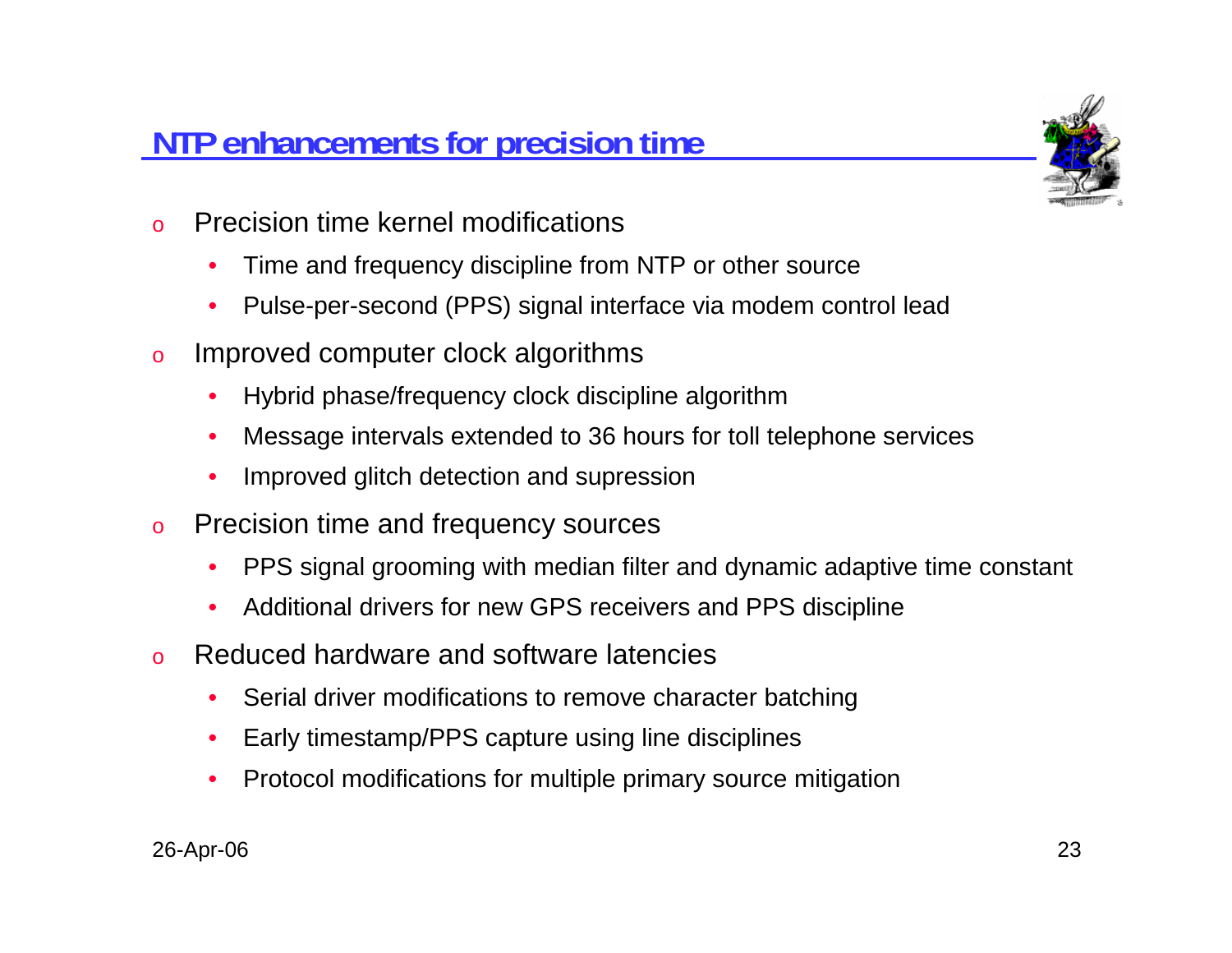

- o The traces show the cumulative probability distributions for
	- •Upper trace: raw time offsets measured over a 12-day period
	- •Lower trace: filtered time offsets after the clock filter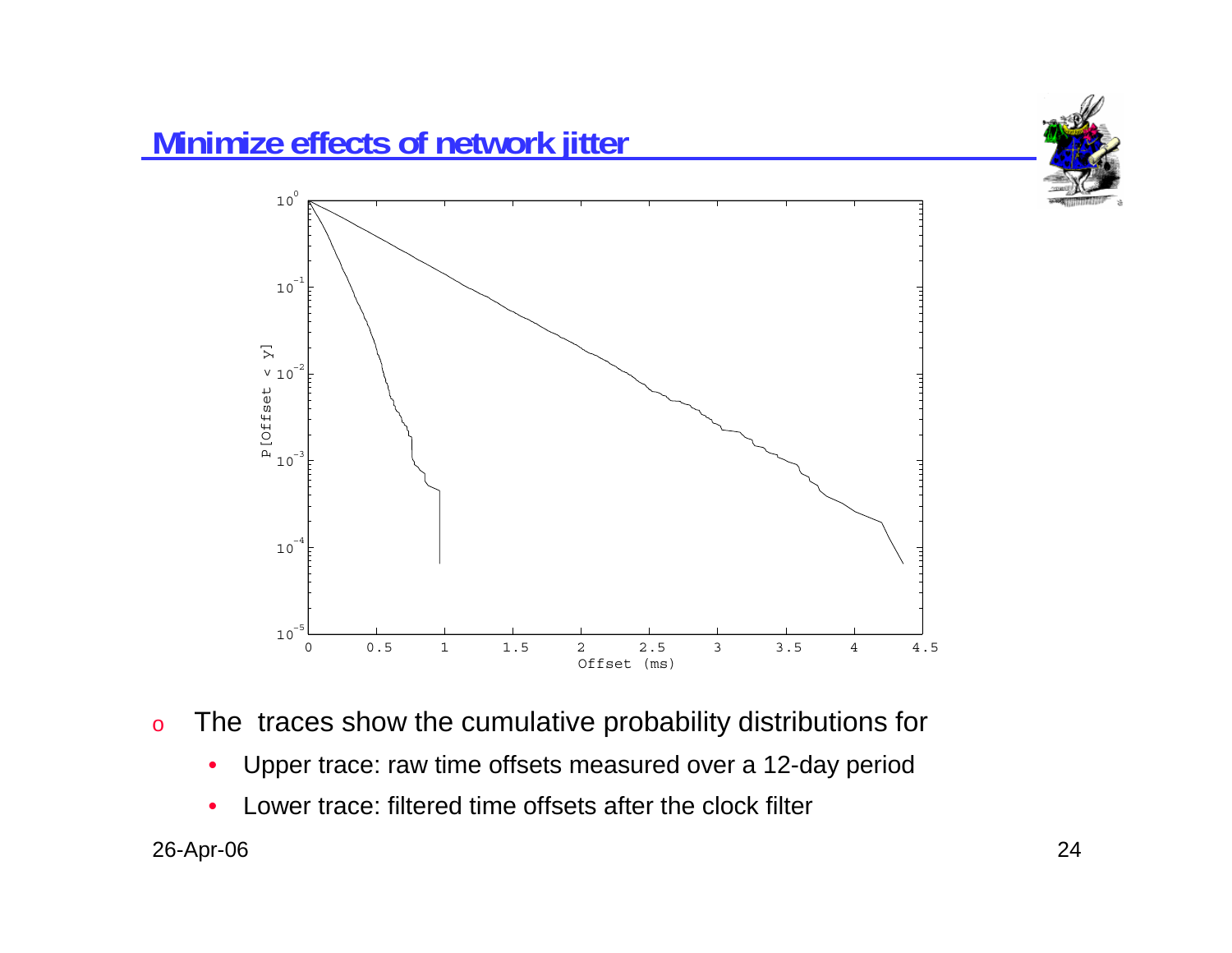

- o The discipline needs to steer the frequency over the range *±S*, but the intrinsic clock frequency error is  $\varphi$
- oUnix adjtime() slews frequency at rate *R* <sup>−</sup> ϕ PPM beginning at *A*
- oSlew continues to *B*, depending on the programmed frequency steer
- oOffset continues to *C* with frequency offset due to error ϕ
- oThe net error with zero steering is  $\varepsilon$ , which can be several hundred  $\mu$ s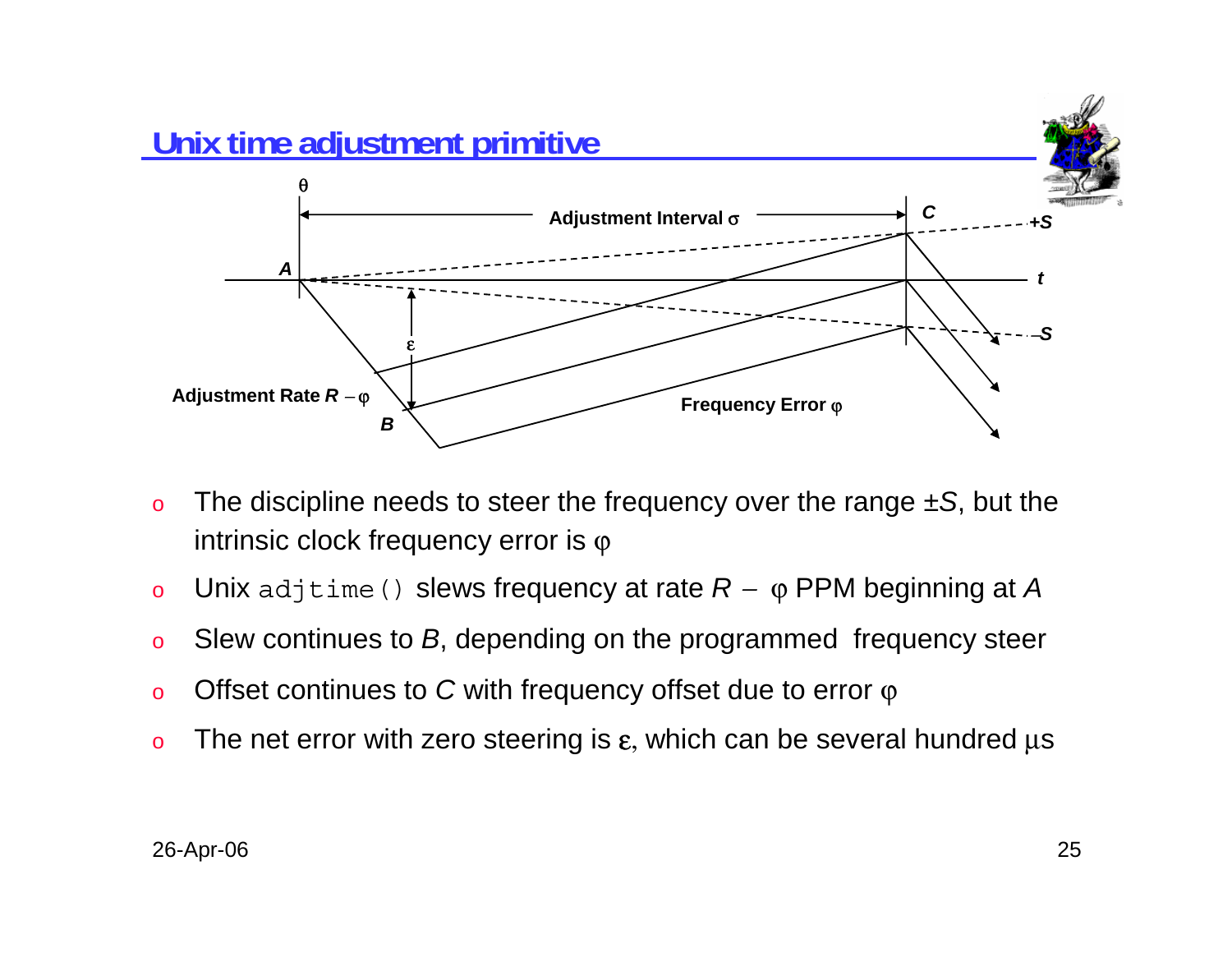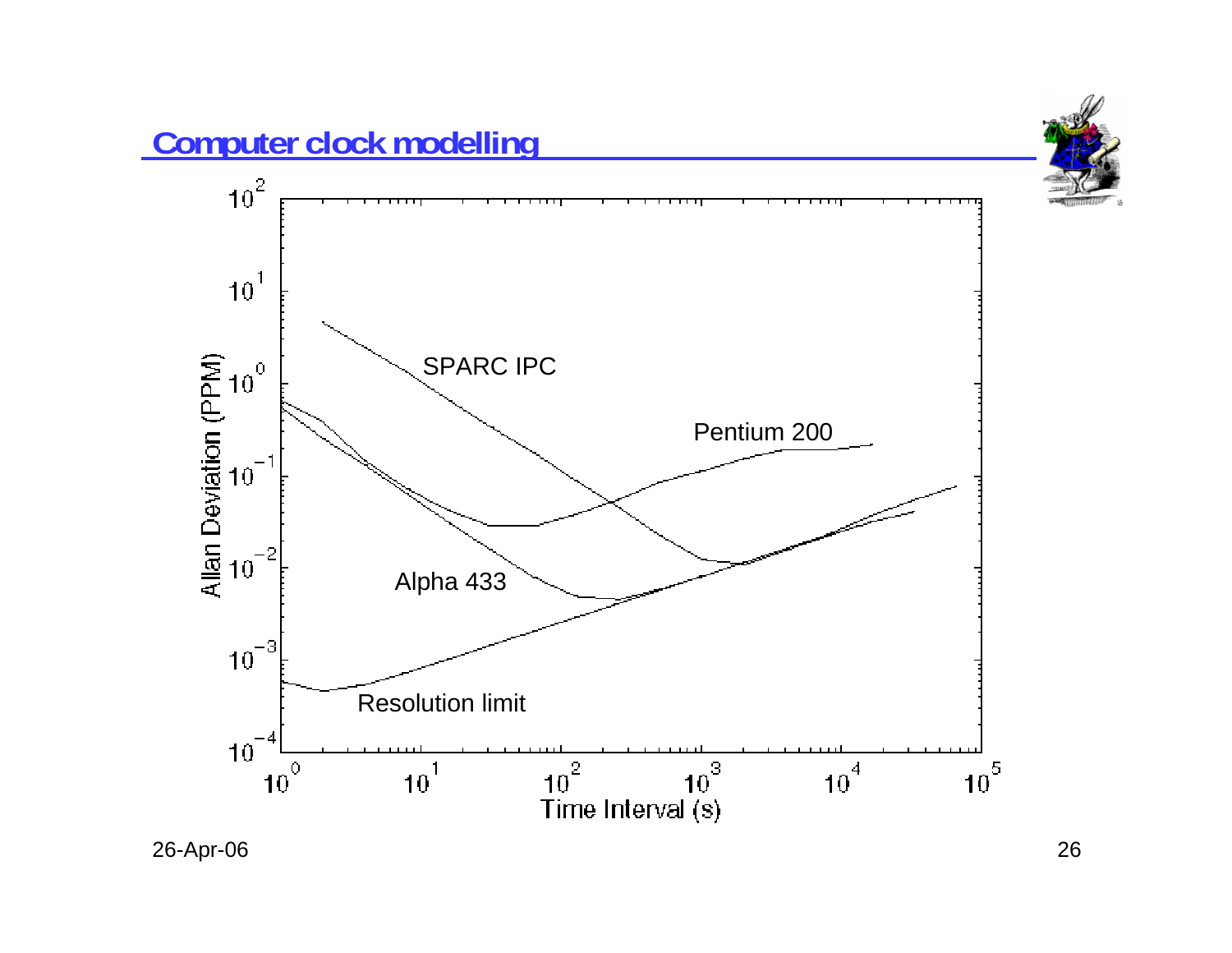

- O Jitter is presumed caused by interrupt latencies on the Sbus
- 26-Apr-06 27 O Large negative spikes reflect contention by the radios and network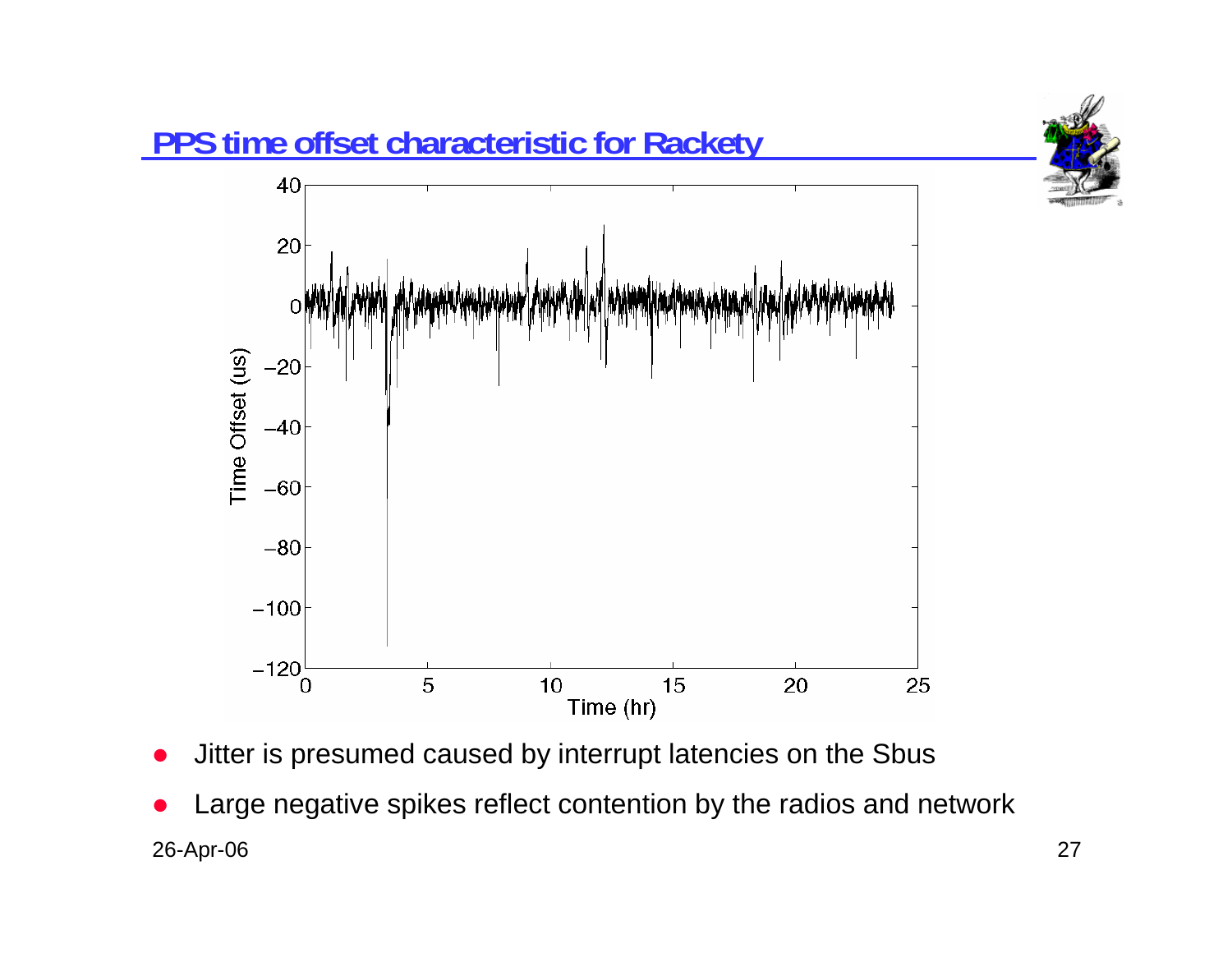

- $\bullet$  Graph shows raw jitter of millisecond timecode and 9600-bps serial port
	- Additional latencies from 1.5 ms to 8.3 ms on SPARC IPC due to software driver and operating system; rare latency peaks over 20 ms
	- –Latencies can be minimized by capturing timestamps close to the hardware
	- Jitter is reduced using median/trimmed-mean filter of 60 samples
	- Using on-second format and filter, residual jitter is less than 50 μ<sup>s</sup>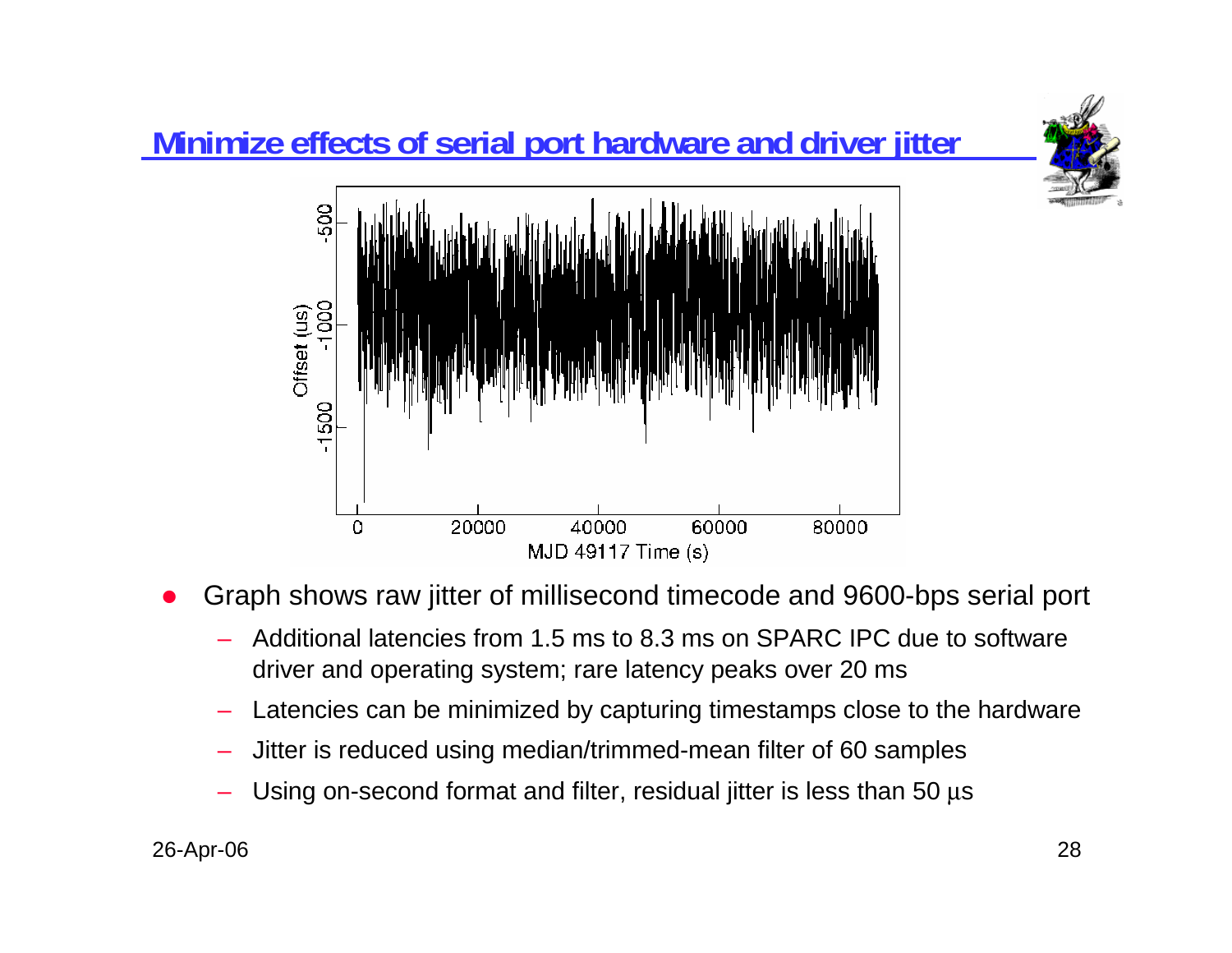

- O  $\bullet$  We want  $\mathcal{T}_3$  and  $\mathcal{T}_4$  timestamps for accurate network calibration
	- – $-$  If output wait is small,  $\,_{3\mathrm{a}}$  is good approximation to  $\,_{3\mathrm{a}}$
	- $-\quad$   $T_{3{\rm a}}$  can't be included in message after cryptosum is calculated, but can be sent in next message; if not, use  $\, T_{3\mathrm{b}}$  as best approximation to  $\, T_{3}$
	- *T*<sup>4</sup> captured by most network drivers at interrupt time; if not, use *T*4a as best approximation to  $T_4$
- O Largest error is usually output cryptosum
	- Cryptosum time is about 10 μs 1 ms for DES, up to 100 ms for modular exponentiation, depending on architecture
	- Block-cipher running time can be measured and predicted fairly well
	- Actual value is measured during operation and calibrated out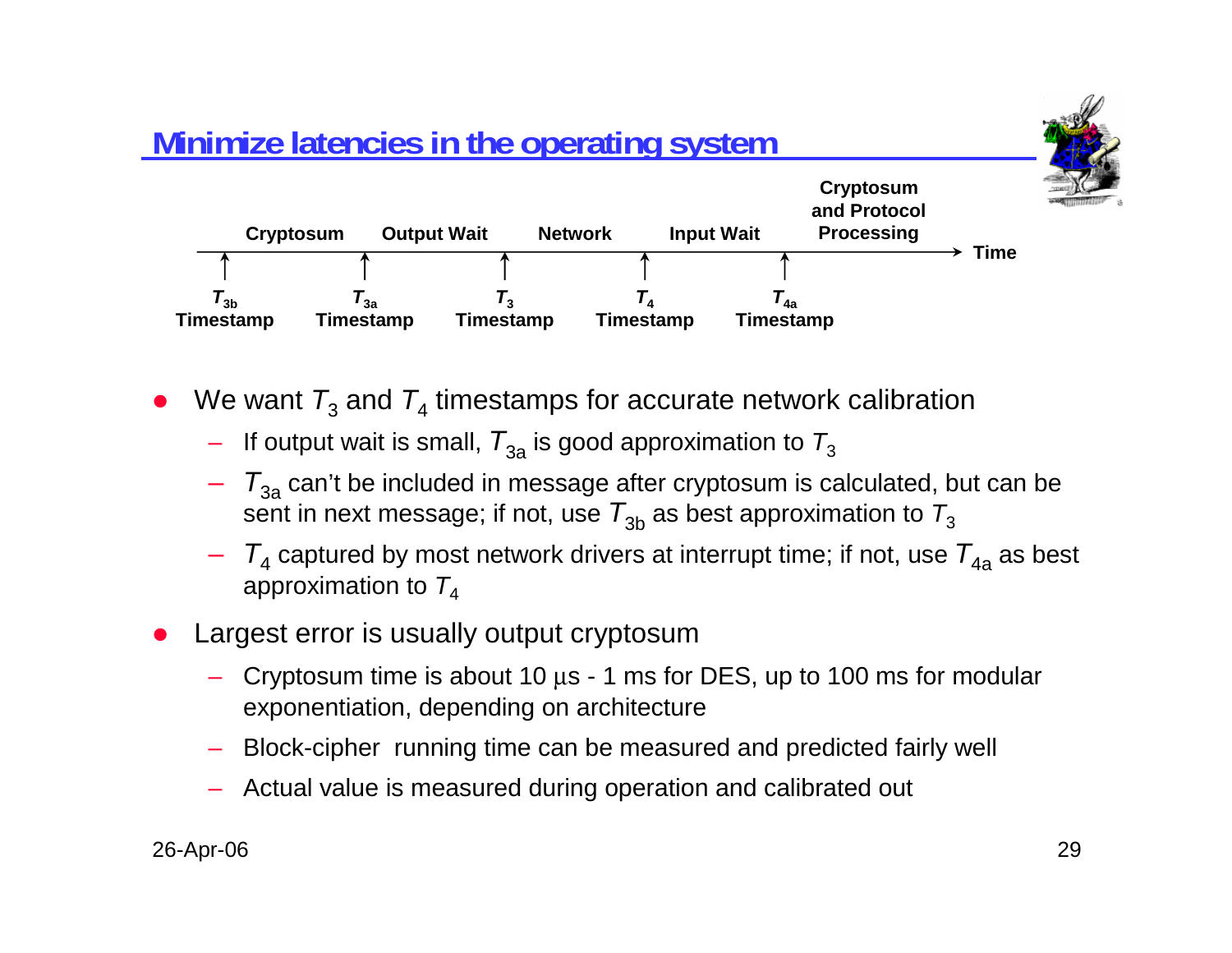# **Kernel modifications for nanosecond resolution**



- O *Nanokernel* package of routines compiled with the operating system kernel
- O Represents time in nanoseconds and fraction, frequency in nanoseconds per second and fraction
- O Implements nanosecond system clock variable with either microsecond or nanosecond kernel native time variables
- O Uses native 64-bit arithmetic for 64-bit architectures, double-precision 32-bit macro package for 32-bit architectures
- O Includes two new system calls ntp\_gettime() and ntp\_adjtime()
- O Includes new system clock read routine with nanosecond interpolation using process cycle counter (PCC)
- O Supports run-time tick specification and mode control
- O Guaranteed monotonic for single and multiple CPU systems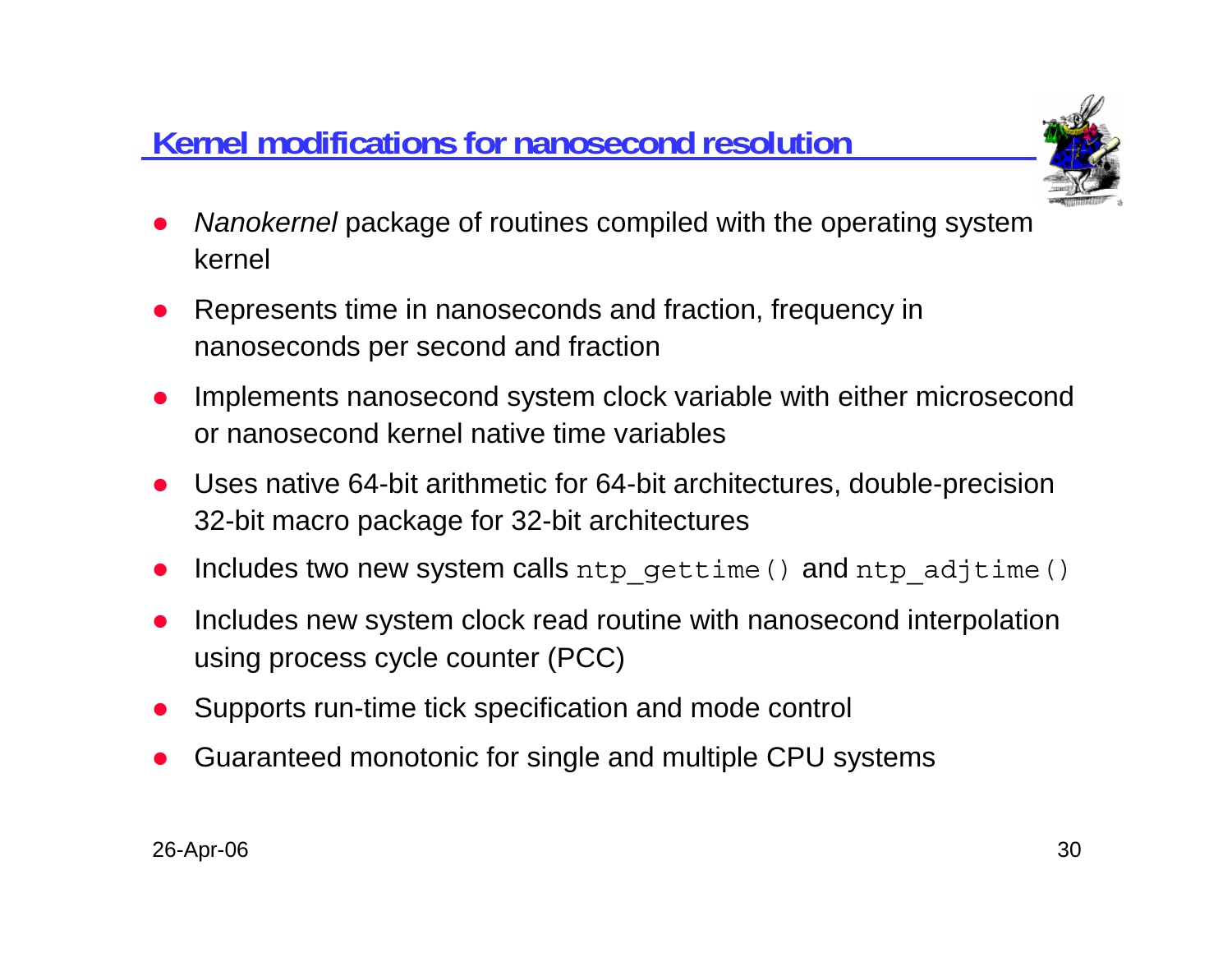

- o Type II, adaptive-parameter, hybrid phase/frequency-lock loop disciplines variable frequency oscillator (VFO) phase and frequency
- o<u>o</u> NTP daemon computes phase error  $V<sub>d</sub> = θ<sub>r</sub> − θ<sub>o</sub>$  between source and VFO, then grooms samples to produce time update *Vs*
- o Loop filter computes phase *<sup>x</sup>* and frequency *y* corrections and provides new adjustments  $\boldsymbol{V_c}$  at 1-s intervals
- oVFO frequency adjusted at each hardware tick interrupt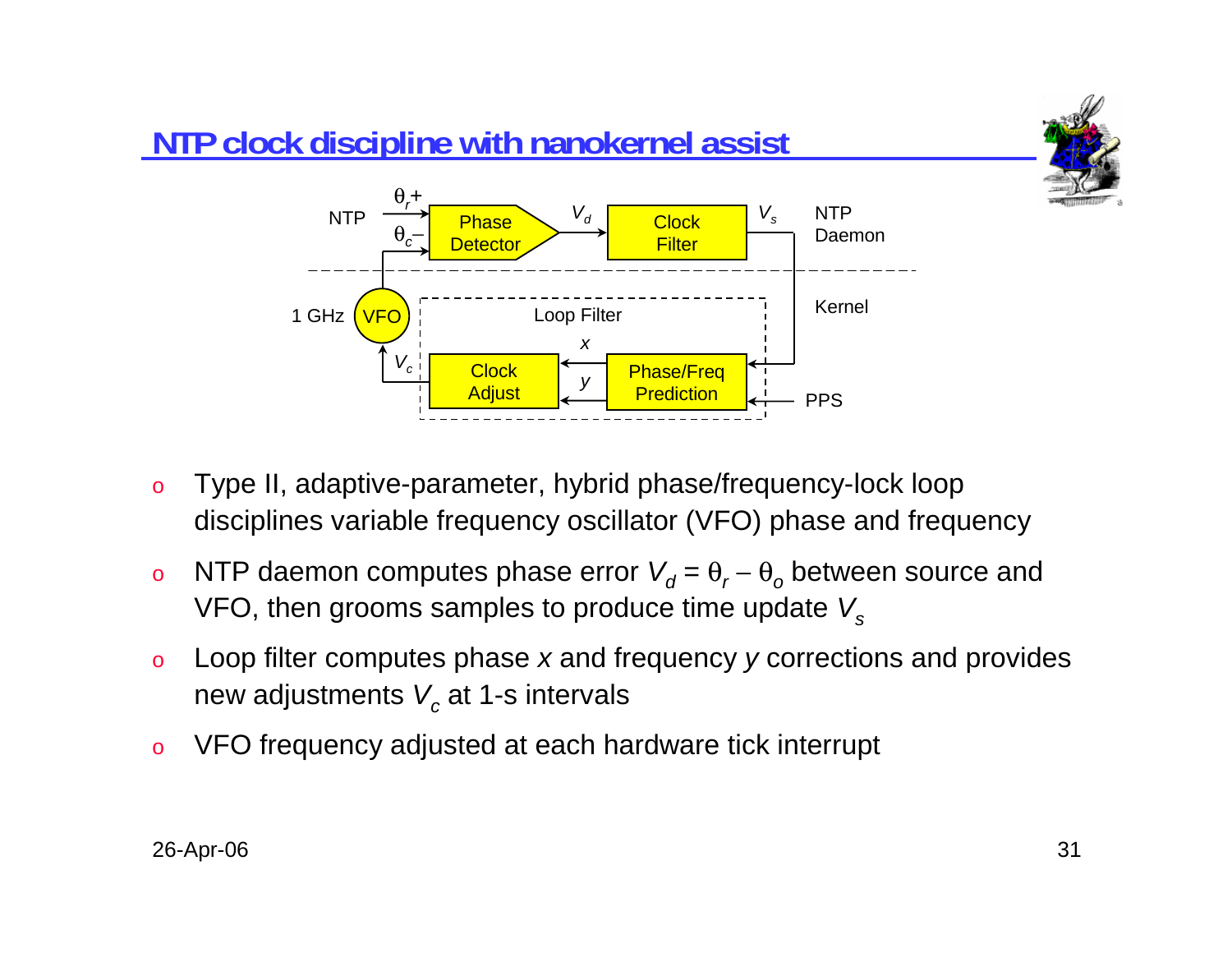

- O Phase and frequency disciplined separately - phase from system clock second offset, frequency from processor cycle counter (PCC)
- O Frequency discriminator rejects noise and invalid signals
- O Median filter rejects sample outlyers and provides error statistic
- O Check and groom rejects popcorn spikes and clamps outlyers
- O Phase offsets exponentially averaged with variable time constant
- O Frequency offsets averaged over variable interval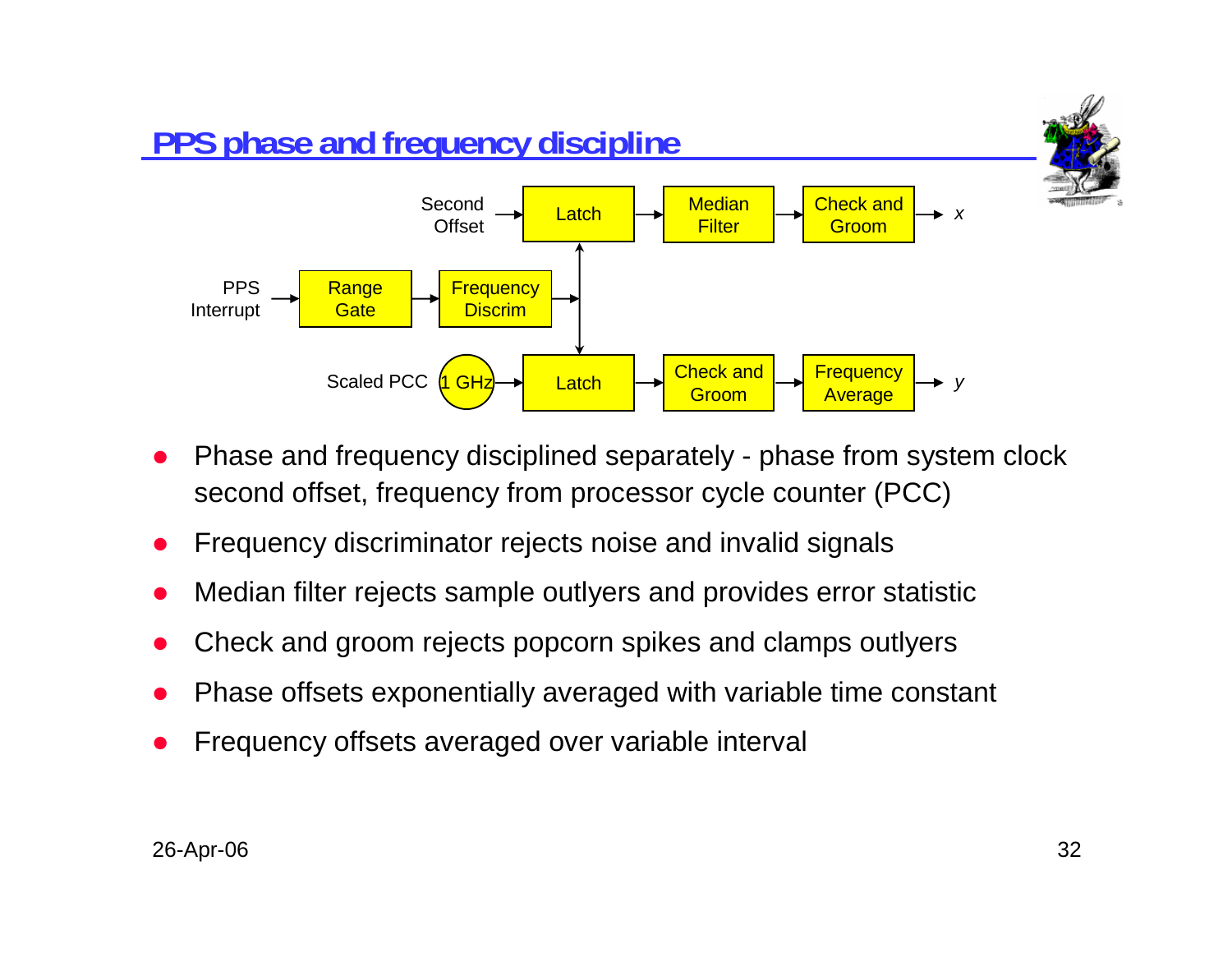

- O Phase *<sup>x</sup>* and frequency *y* are updated by the PLL/FLL or PPS loop.
- O At the second overflow increment *<sup>z</sup>* is calculated and *<sup>x</sup>* reduced by the time constant.
- O The increment is amortized over the second at each tick interrupt.
- O Time between ticks is interpolated from the PCC scaled to 1 GHz.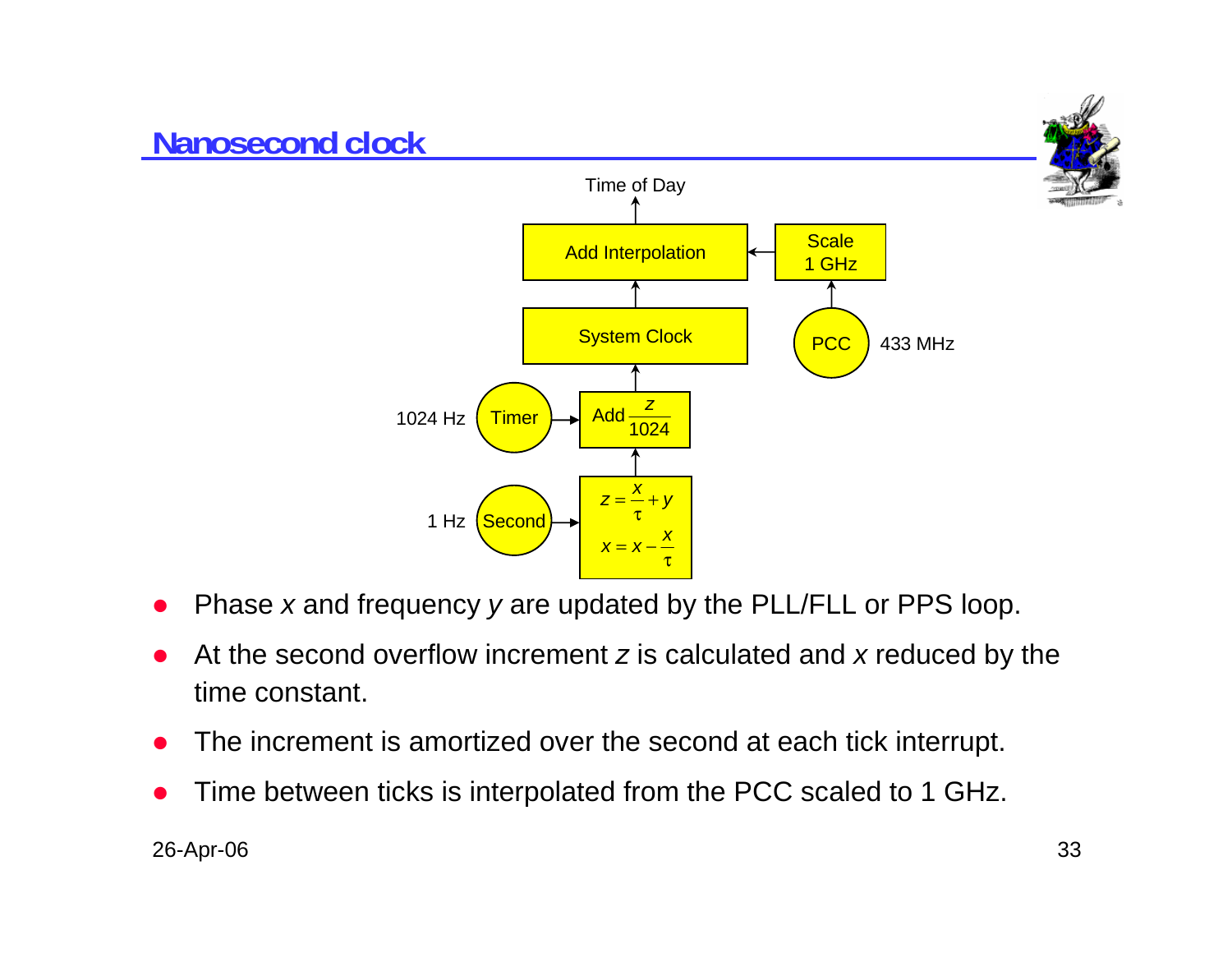#### **Gadget Box PPS interface**





- o Used to interface PPS signals from GPS receiver or cesium oscillator
	- •Pulse generator and level converter from rising or falling PPS signal edge
	- •Simulates serial port character or stimulates modem control lead
- o Also used to demodulate timecode broadcast by CHU Canada
	- •Narrowband filter, 300-baud modem and level converter
- 26-Apr-06 34 •The NTP software includes an audio driver that does the same thing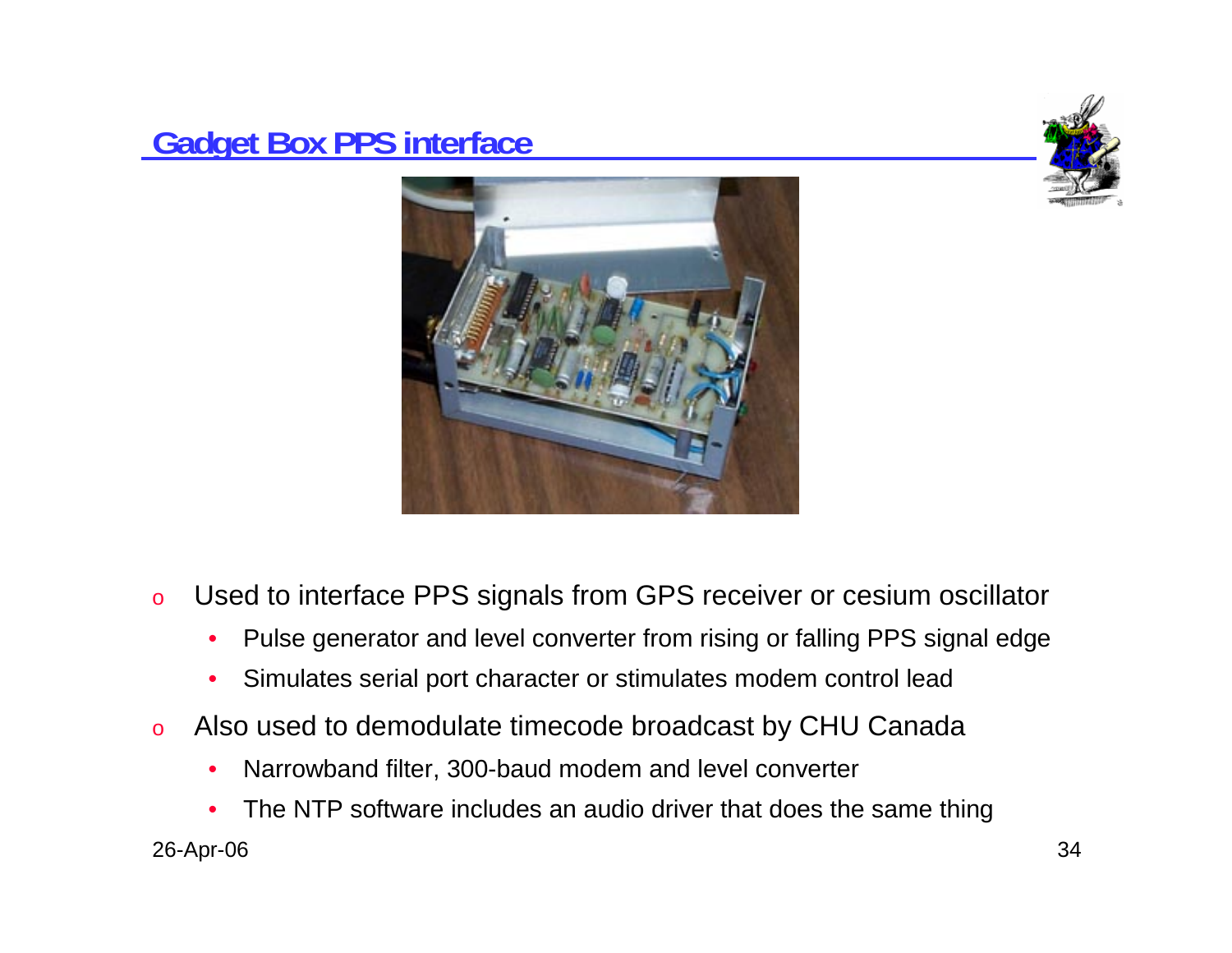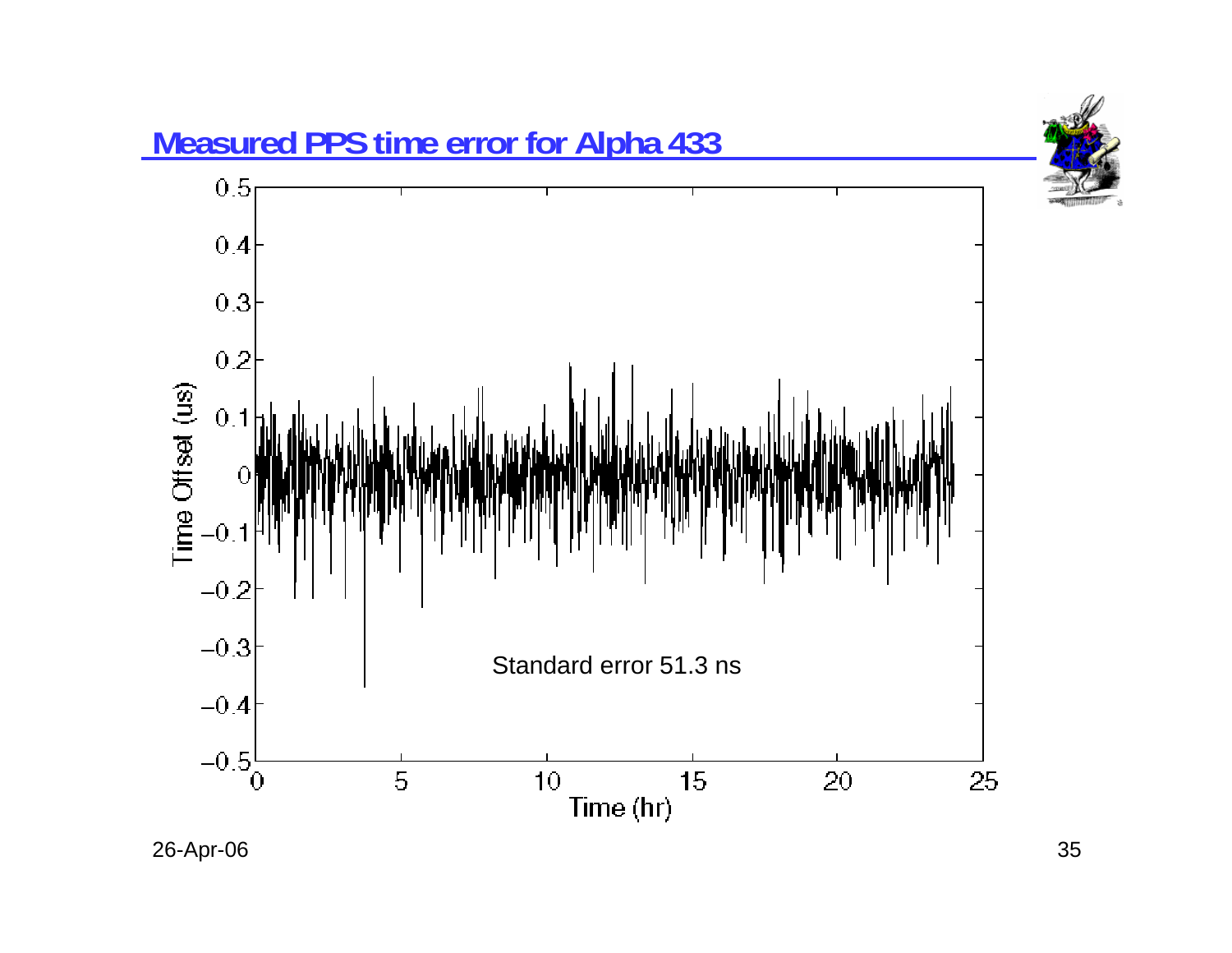# **Symmetric key and public key cryptography**



- o Public key cryptography
	- • Encryption/decryption algorithms are relatively slow with highly variable running times depending on key and data
	- •All keys are random; private keys are never divulged
	- •Certificates reliably bind server identification and public key
	- •Server identification established by challenge/response protocol
	- $\bullet$ Well suited to multicast paradigm
- o Symmetric key cryptography
	- • Encryption/decryption algorithms are relatively fast with constant running times independent of key and data
	- $\bullet$ Fixed private keys must be distributed in advance
	- •Key agreement (Diffie-Hellman) is required for private random keys
	- •Per-association state must be maintained for all clients
	- •Not well suited to multicast paradigm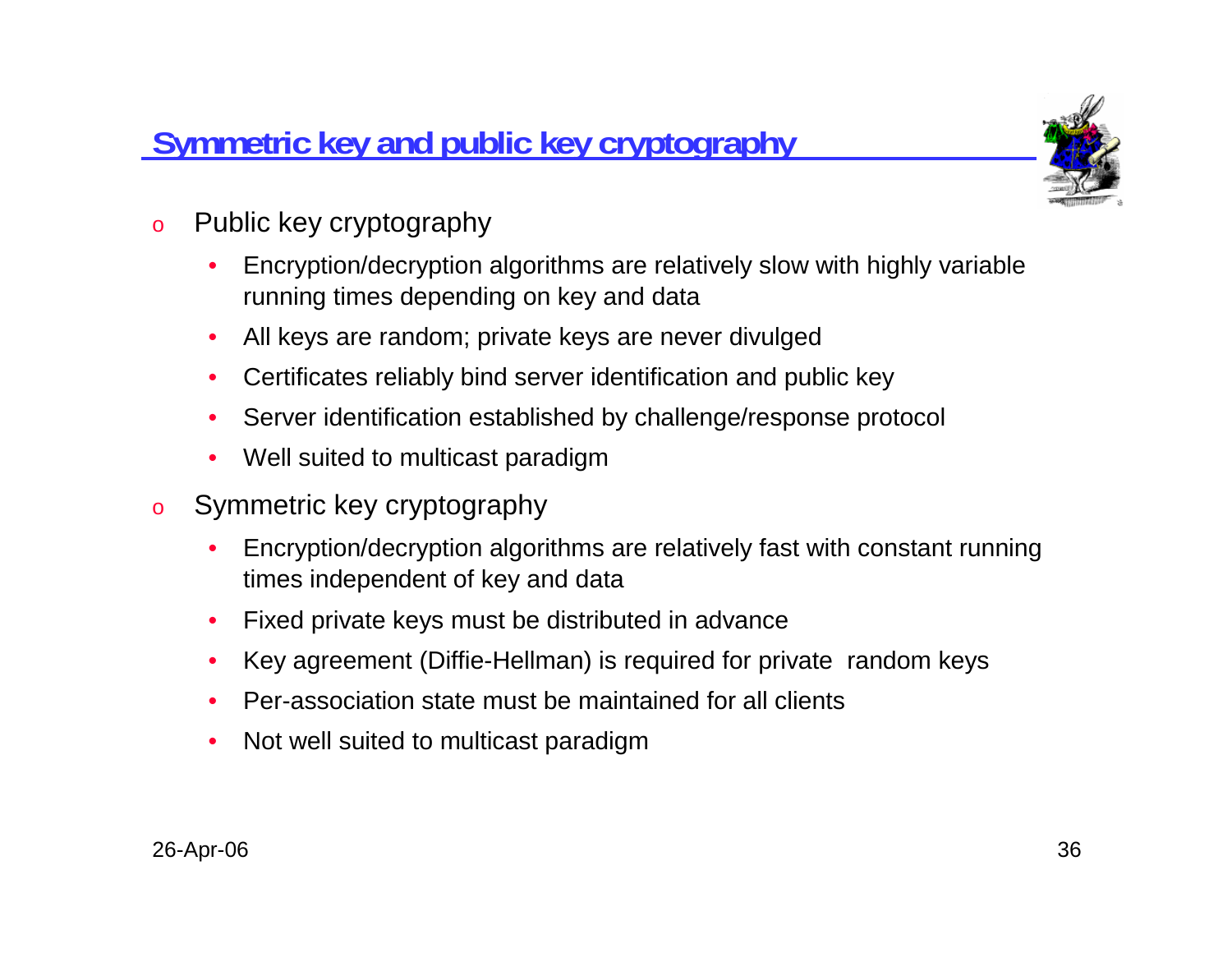

- oMeasured times (s) to construct digital signature using RSAREF
- 26-Apr-06 37 o Message authentication code constructed from 48-octet NTP header hashed with MD5, then encrypted with RSA 512-bit private key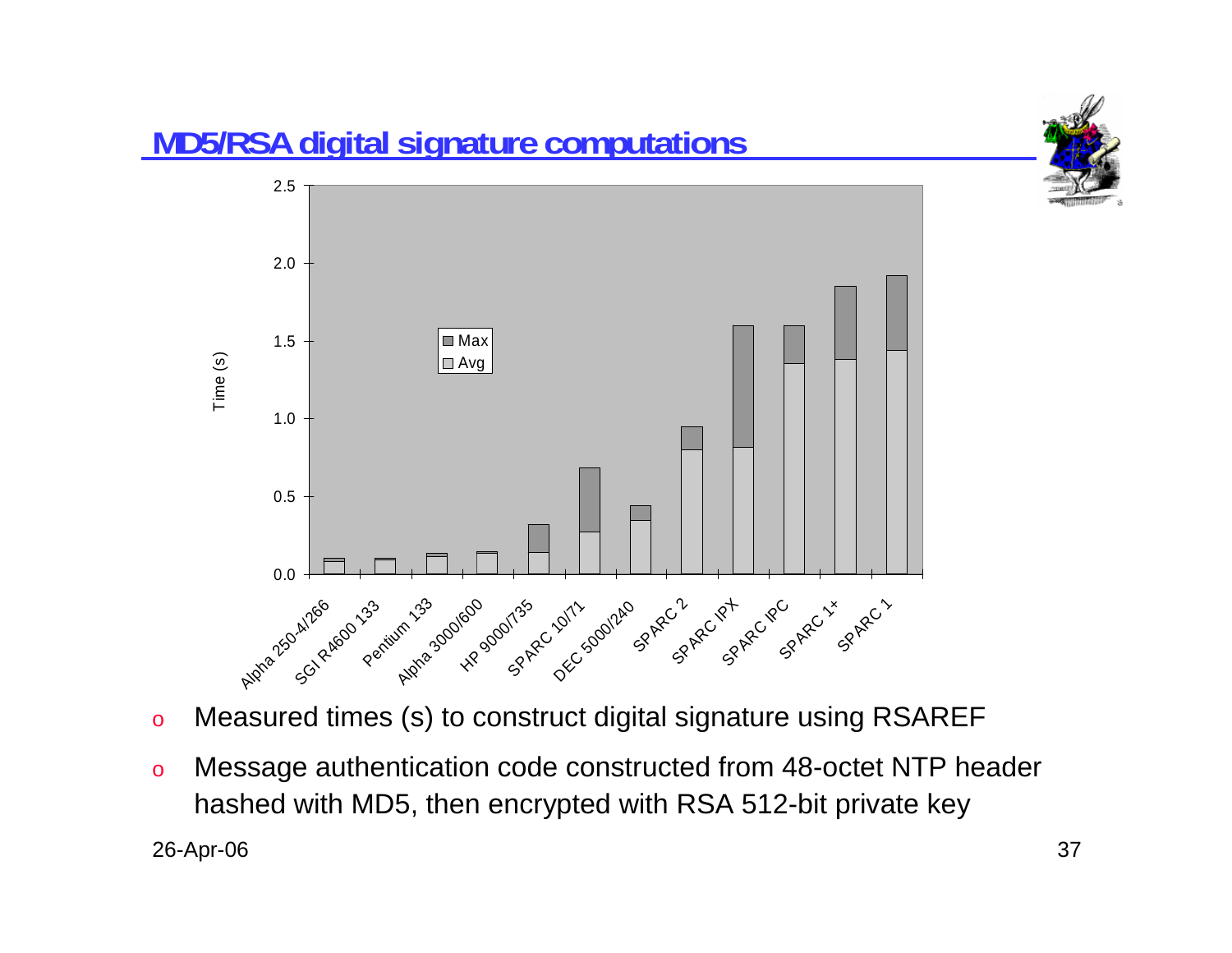

- oServer rolls a random 32-bit seed as the initial key ID
- oServer generates a session key list using repeated MD5 hashes
- o Server encrypts the last key using RSA and its private key to produce the initial server key and provides it and its public key to all clients
- o Server uses the session key list in reverse order, so that clients can verify the hash of each key used matches the previous key
- o Clients can verify that repeated hashes will eventually match the decrypted initial server key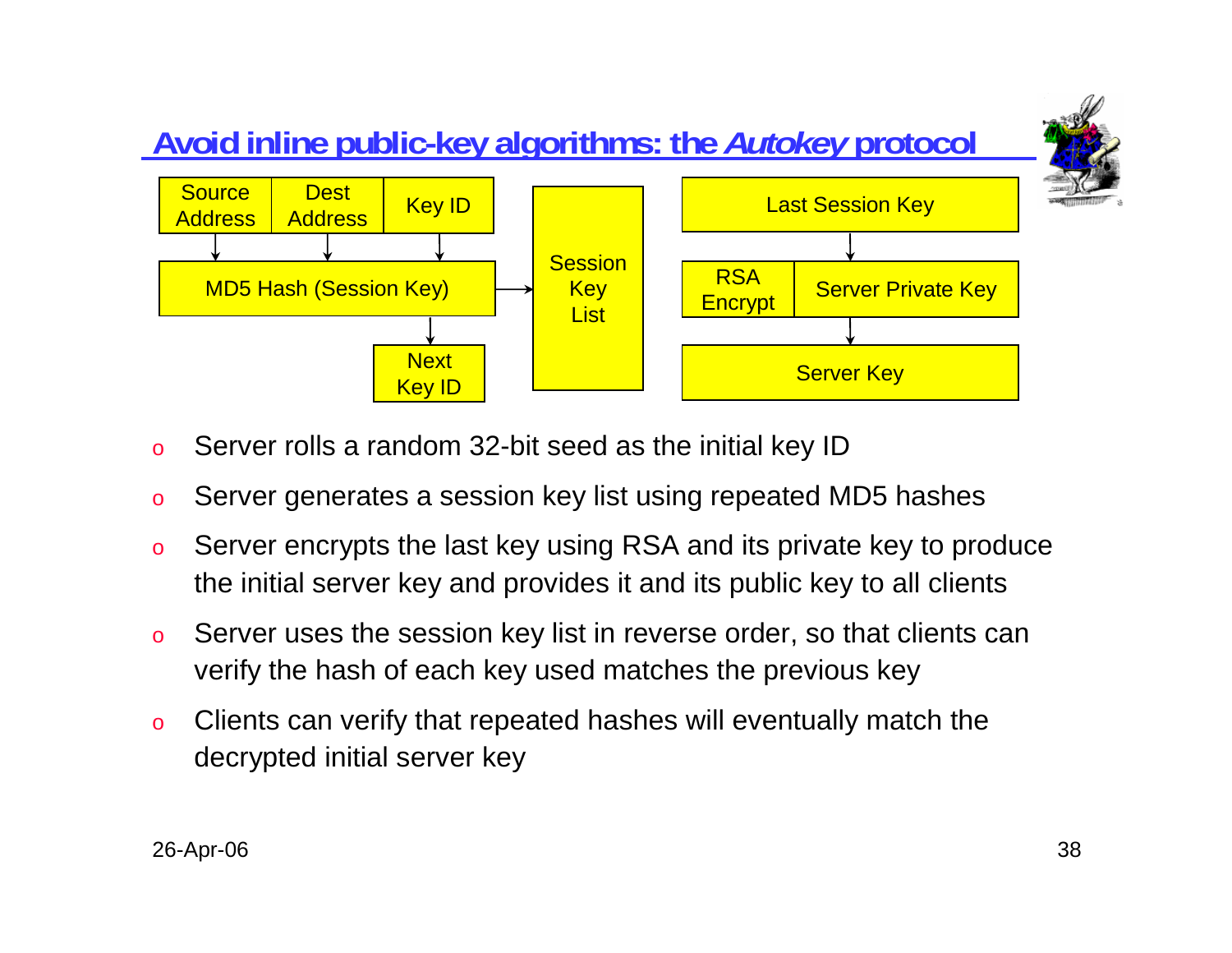

- o The server generates a cookie unique to the client and server addresses and its own private value. It returns the cookie, signature and timestamp to the client in an extension field.
- o The cookie is transmitted from server to client encrypted by the client public key.
- oThe server uses the cookie to validate requests and construct replies.
- o The client uses the cookie to validate the reply and checks that the request key ID matches the reply key ID.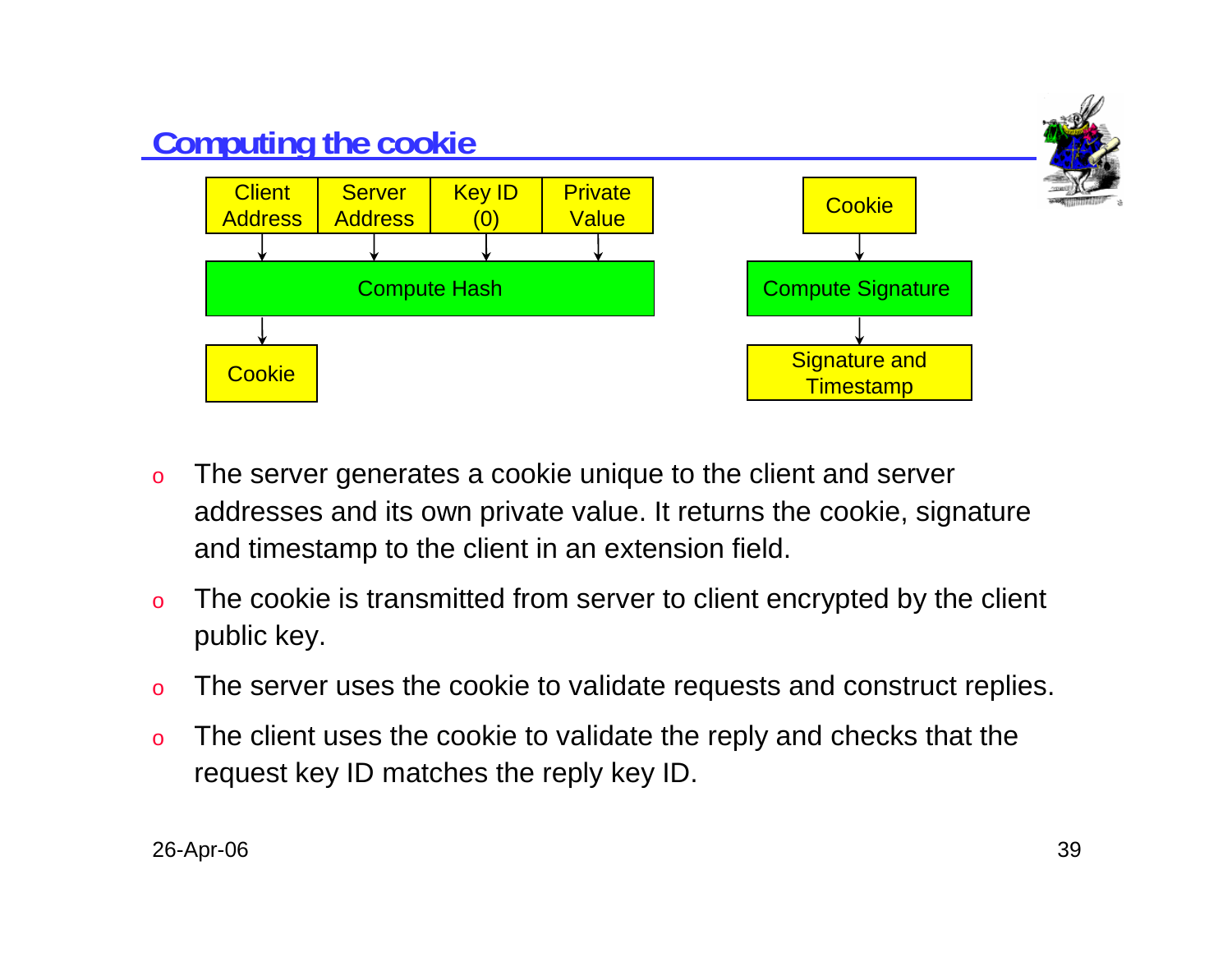

- o The server rolls a random 32-bit seed as the initial key ID and selects the cookie. Messages with a zero cookie contain only public values.
- o The initial session key is constructed using the given addresses, cookie and initial key ID. The session key value is stored in the key cache.
- o The next session key is constructed using the first four octets of the session key value as the new key ID. The server continues to generate the full list.
- o The final index number and last key ID are provided in an extension field with signature and timestamp.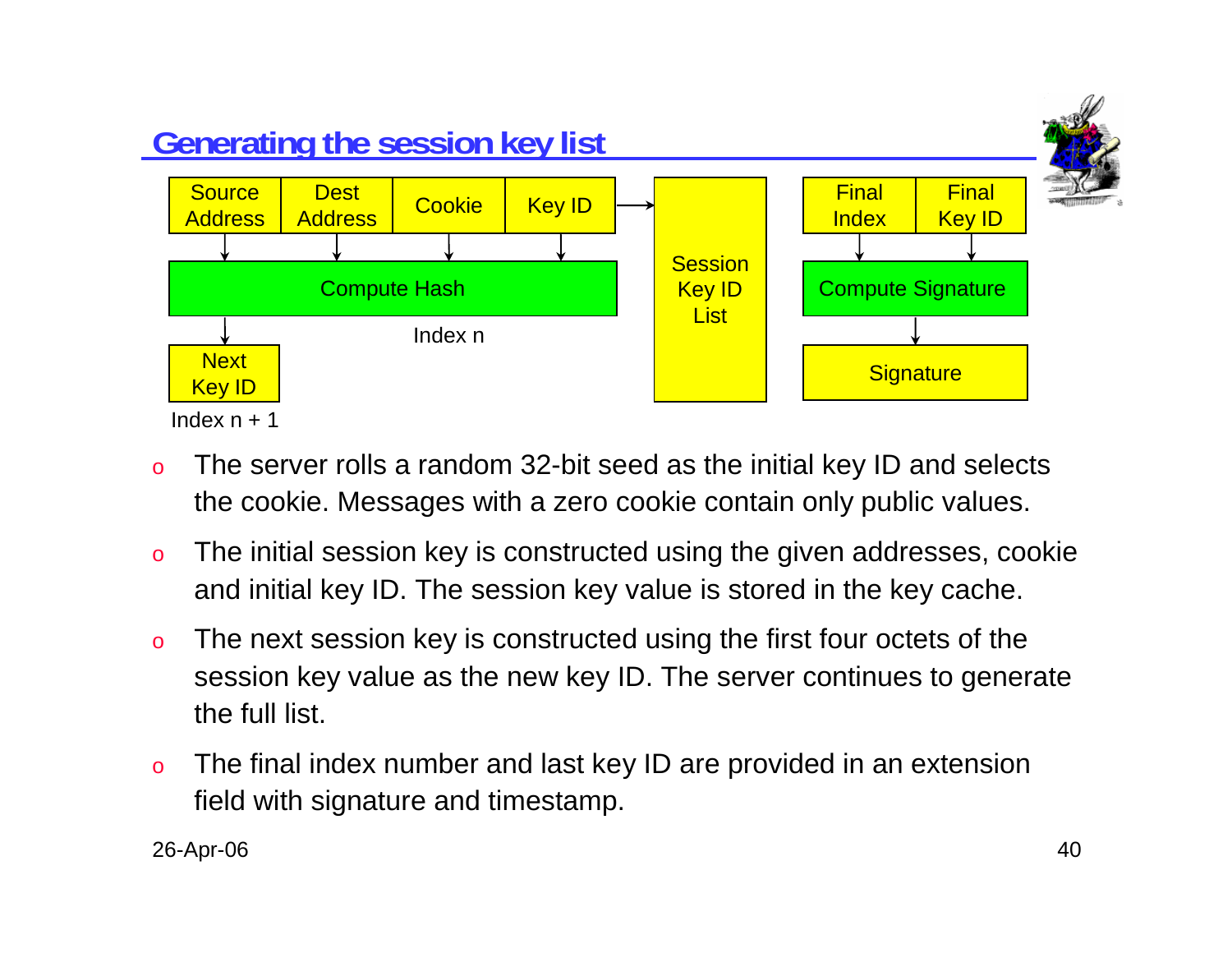

- o The message authenticator code (MAC) consists of the MD5 message digest of the NTP header and extension fields using the session key ID and value stored in the key cache.
- o The server uses the session key ID list in reverse order and discards each key value after use.
- o An extension field containing the last index number and key ID is included in the first packet transmitted (last on the list).
- oThis extension field can be provided upon request at any time.
- oWhen all entries in the key list are used, a new one is generated.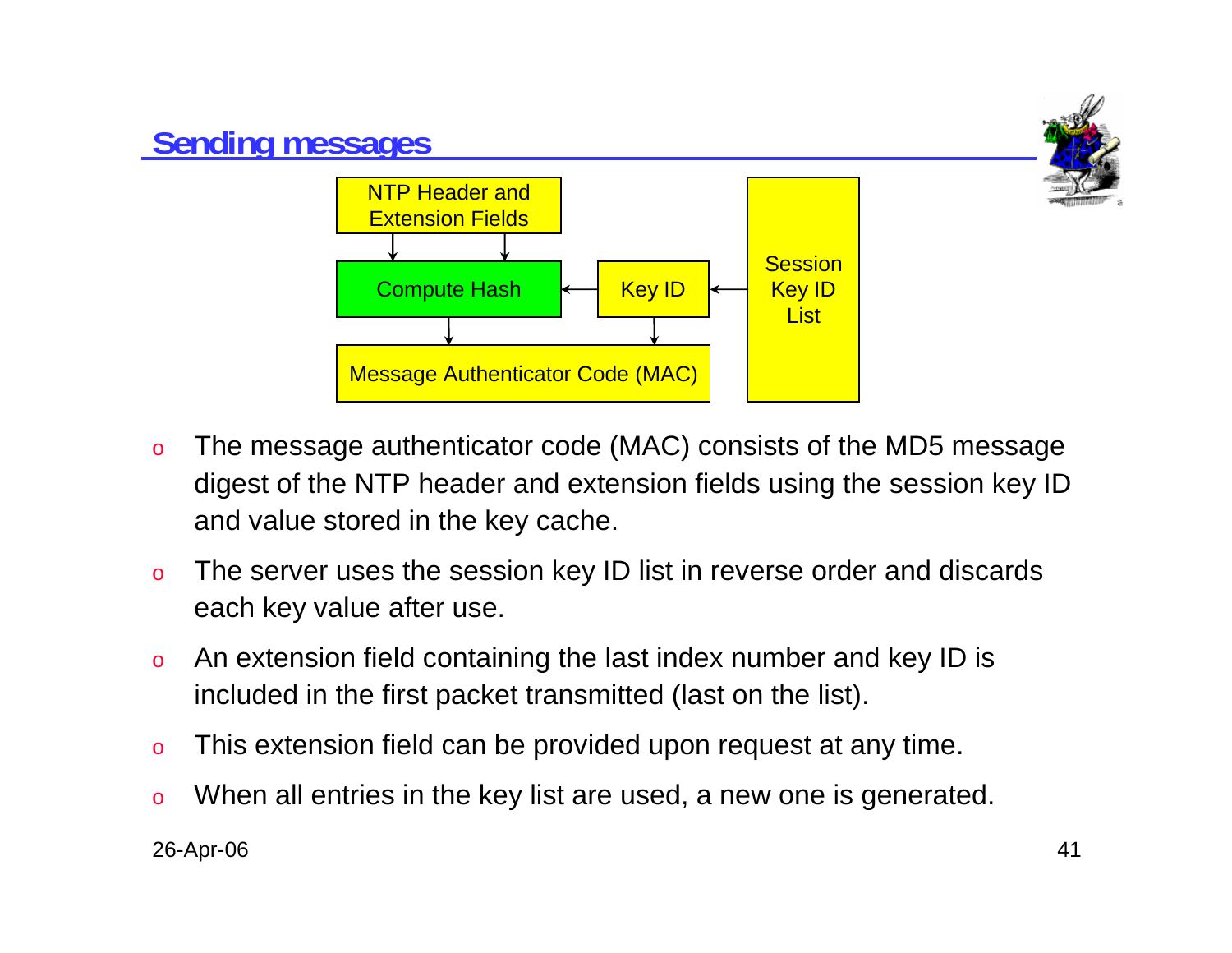

- o The intent is not to hide the message contents, just verify where it came from and that it has not been modified in transit.
- o The MAC message digest is compared with the computed digest of the NTP header and extension fields using the session key ID in the MAC and the key value computed from the addresses, key ID and cookie.
- o If the cookie is zero, the message contains public values. Anybody can validate the message or make a valid message containing any values.
- o If the cookie has been determined by secret means, nobody except the parties to the secret can validate a message or make a valid message.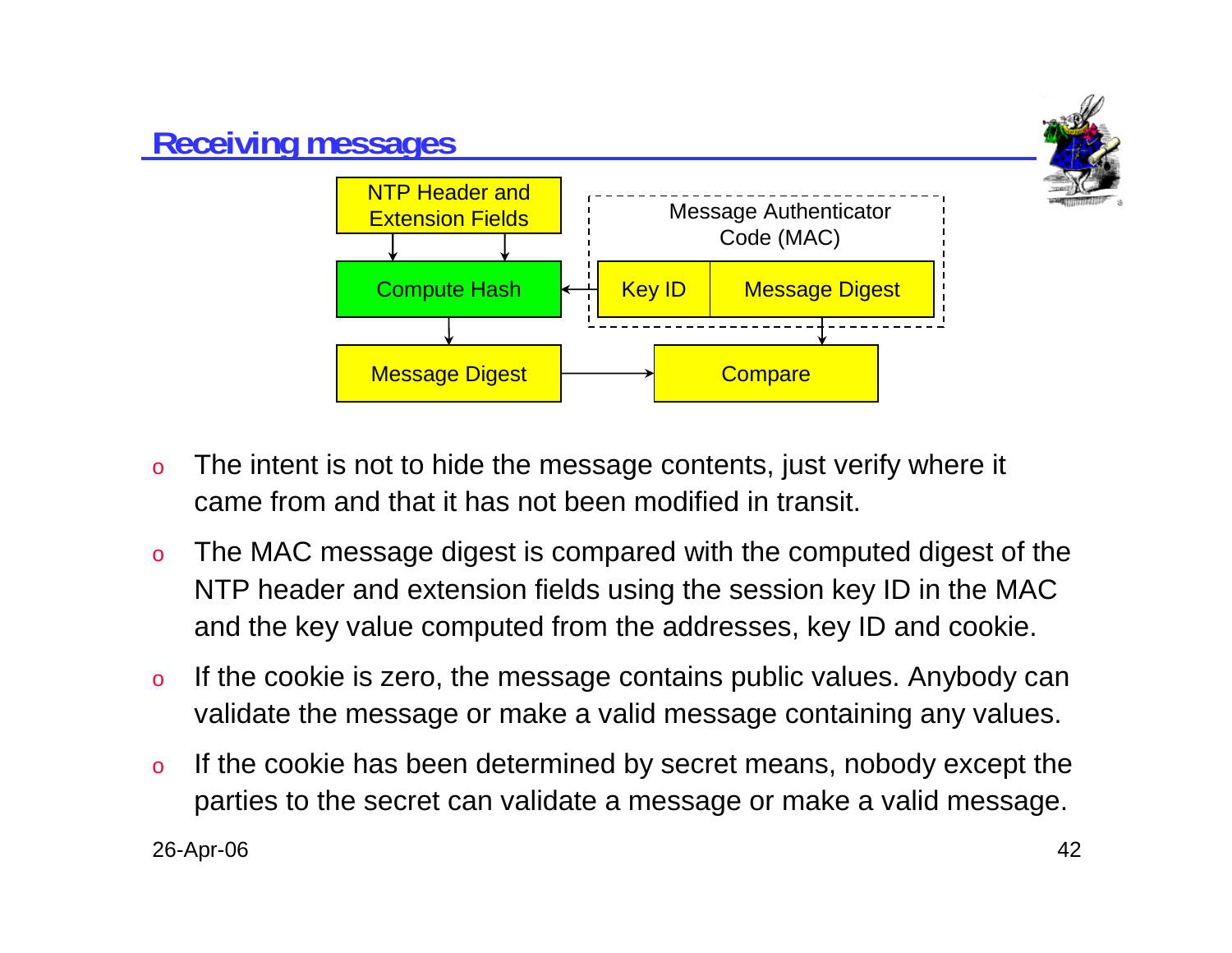

- o Each certificate is signed by the issuer, which is one step closer on the trail to the trusted host.
- oThe trusted host certificate is self-signed and self-validated.
- o This scheme is vulnerable to a middleman masquerade, unless an identity scheme is used.
- o The identity scheme, if used, has the same name as the trusted host subject name.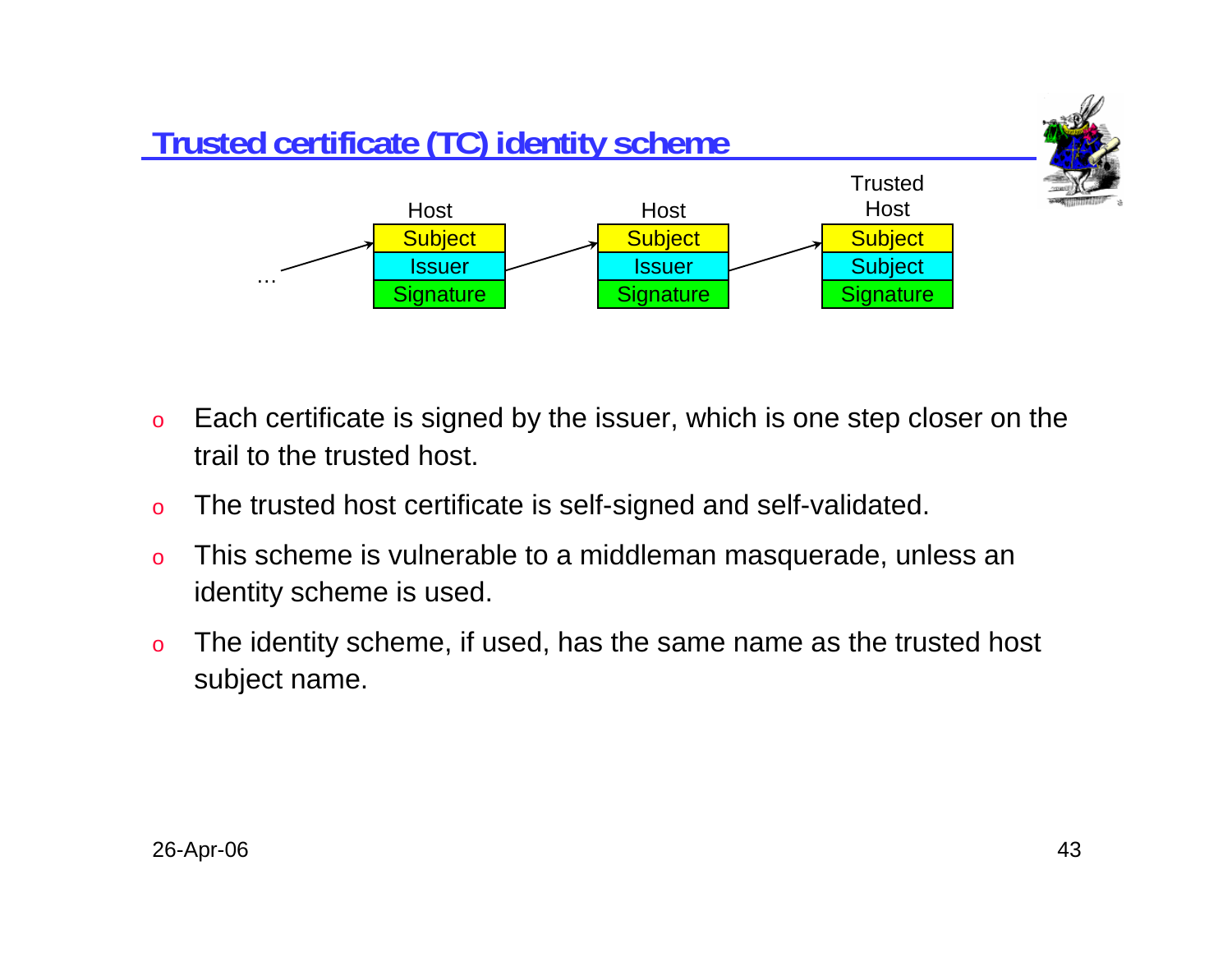

- o TA generates the IFF parameters and keys and transmits them by secure means to all servers and clients.
- o Only the server needs the group key; the client key derived from it is public.
- oIFF identity exchange is used to verify group membership.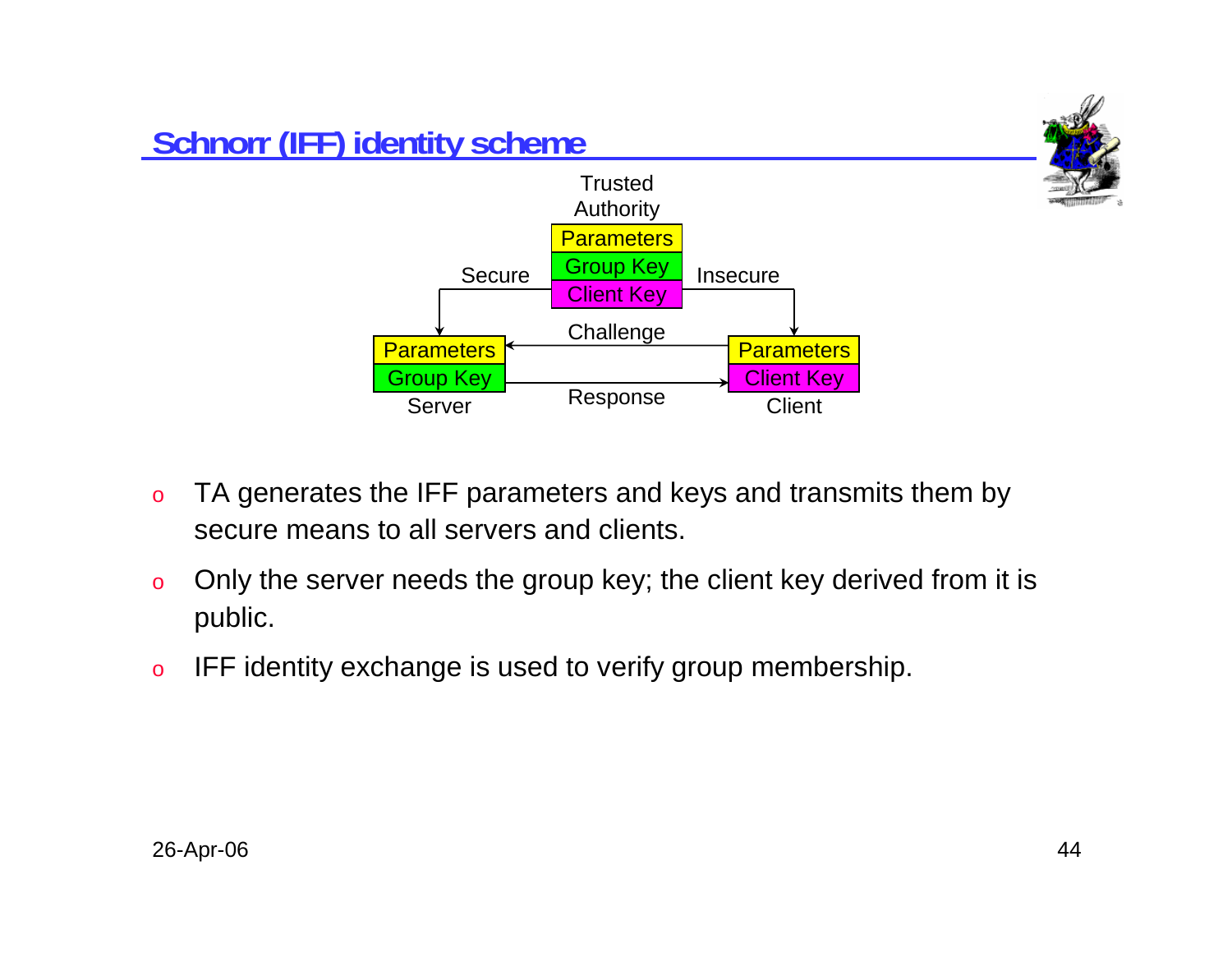

- o TA generates the GQ parameters and keys and transmits them by secure means to servers and clients.
- o Server generates a GQ private/public key pair and certificate with the public key in an extension field.
- oClient uses the public key in the certificate as the client key.
- oGQ identity exchange is used to verify group membership.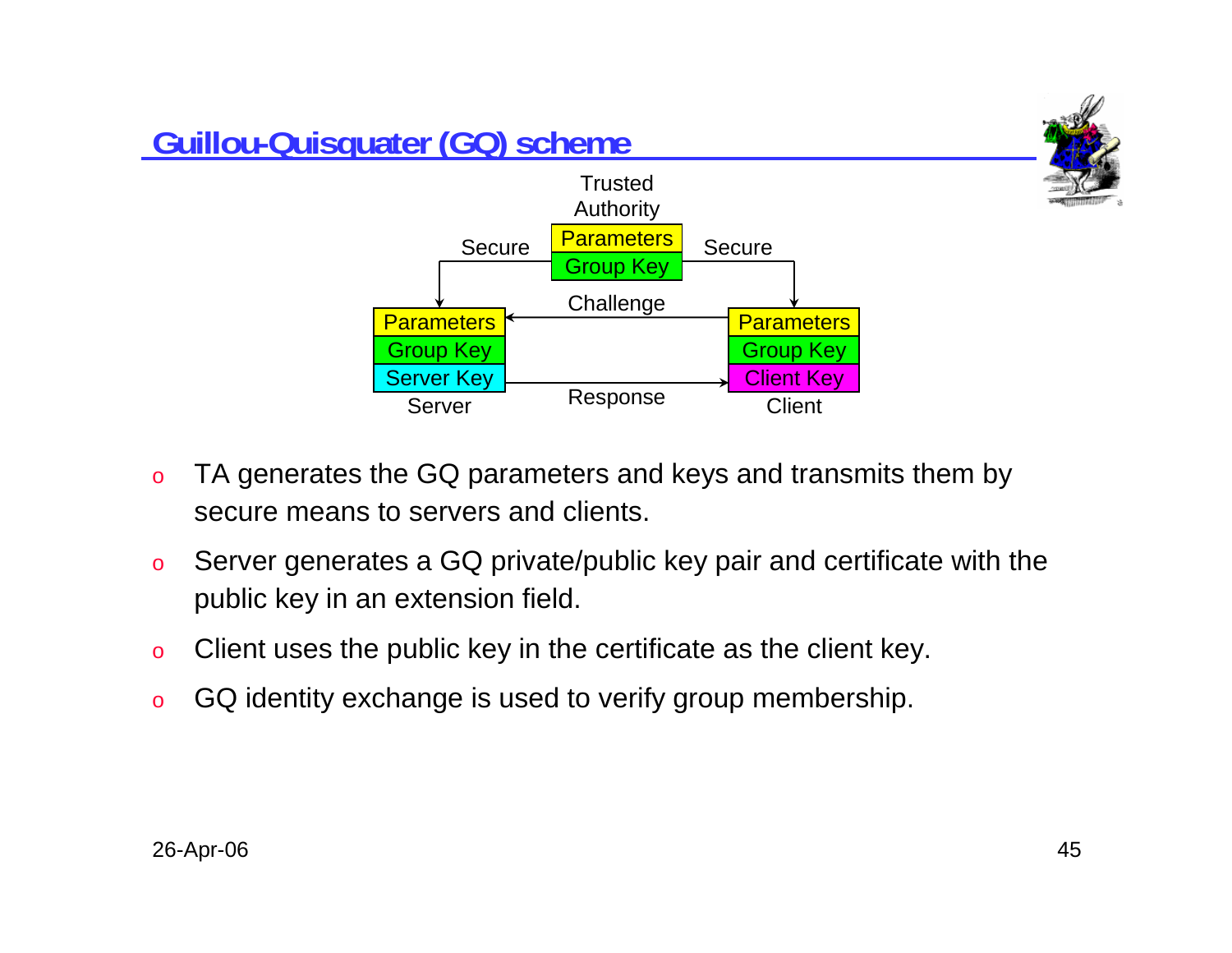

- oTA generates MV parameters, group key, server key and client keys.
- o TA transmits private encryption and public decryption keys to all servers using secure means.
- o TA transmits individual private decryption keys to each client using secure means.
- oTA can activate/deactivate individual client keys.
- oThe MV identity exchange is used to verify group membership.